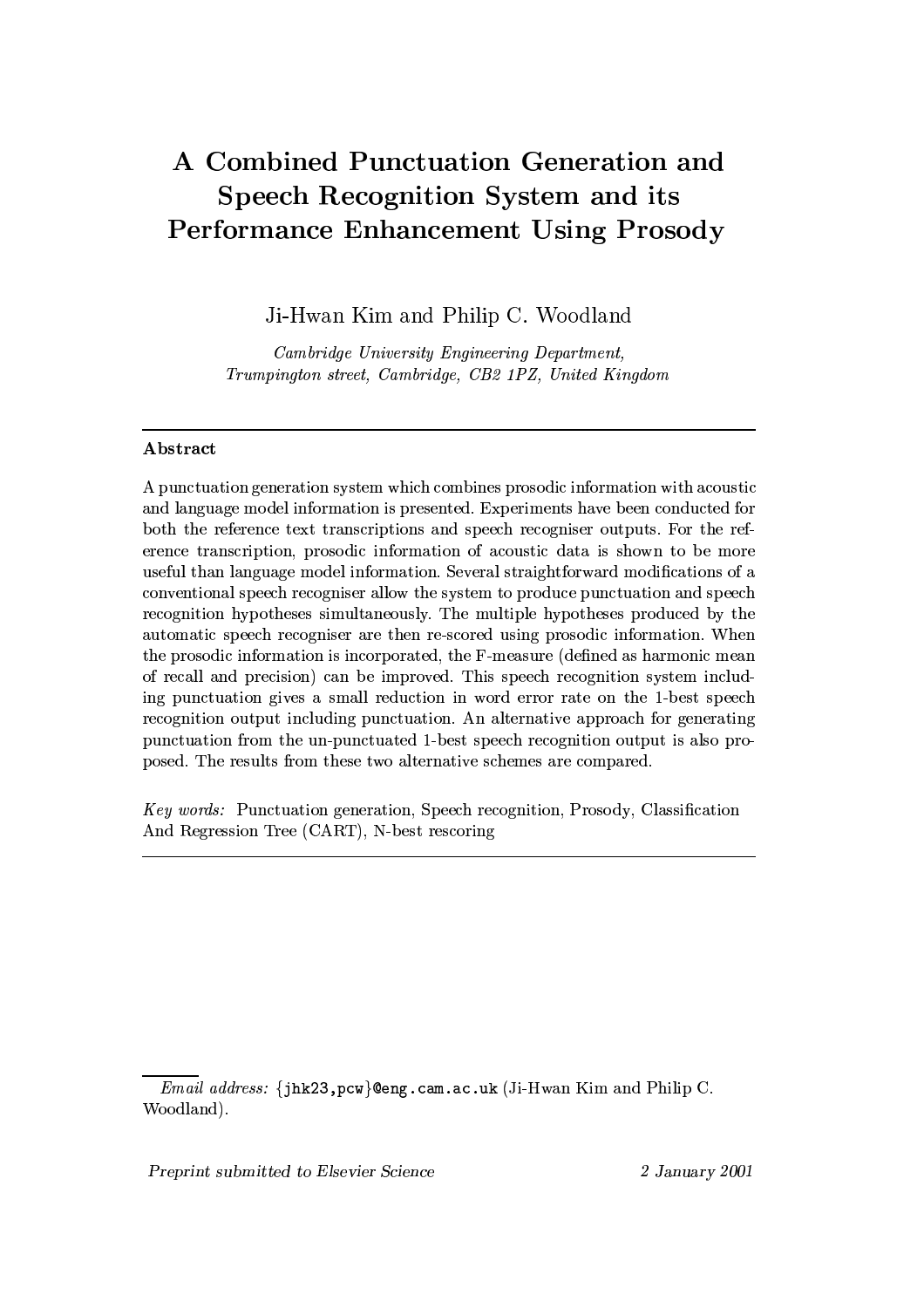### $\mathbf{1}$ Introduction

Even with no speech recognition errors, automatically transcribed speech is much harder to read than human generated transcriptions due to the lack of punctuation, capitalisation and number formatting. The format of standard recogniser output is known as Standard Normalised Orthographical Representation (SNOR) (NIST, 1998) and consists of only single-case letters without punctuation marks or numbers. The readability of speech recognition output would be greatly enhanced by generating proper punctuation. When speech dictation is performed, the dictation system can rely on the speakers to say "full stop" or "comma" whenever they are necessary in the dictated text i.e. "verbalised punctuation". However, when speakers are not aware that their speech is automatically transcribed, e.g. broadcast news and conversational speech over the telephone, verbalised punctuation is not present. When the input text comes from speech, the task of punctuation generation becomes more difficult because of corruptions of the input text caused by speech recognition errors.

The objective of this paper is to devise an automatic method of punctuation generation from speech input. This paper consists of eight sections. Section 2 introduces previous work in this area. Section 3 presents a combined system using prosody for punctuation generation and speech recognition. Section 4 describes the experimental setup using broadcast news data and discusses the evaluation measures used for the systems. Section 5 presents the results of punctuation generation for the reference text transcriptions. This section also presents results for applying the same punctuation generation approach to the output of a 1-best list speech recogniser, where the recogniser output does not include any punctuation marks. Section 6 gives the results of punctuation generation combined with speech recognition. Section 7 examines the assumption made when combining punctuation generation with speech recognition, and also discusses the variation in punctuation between annotators. Finally, Section 8 concludes this paper.

## $\overline{2}$ Previous work

An automatic punctuation system, called Cyberpunc, which is based on only lexical information, was developed in (Beeferman et al., 1998). That system produced only commas, under the assumption that sentence boundaries are pre-determined. A post-processing step added commas to each punctuationfree sentence by applying an extended Language Model (LM) which accounts for punctuation.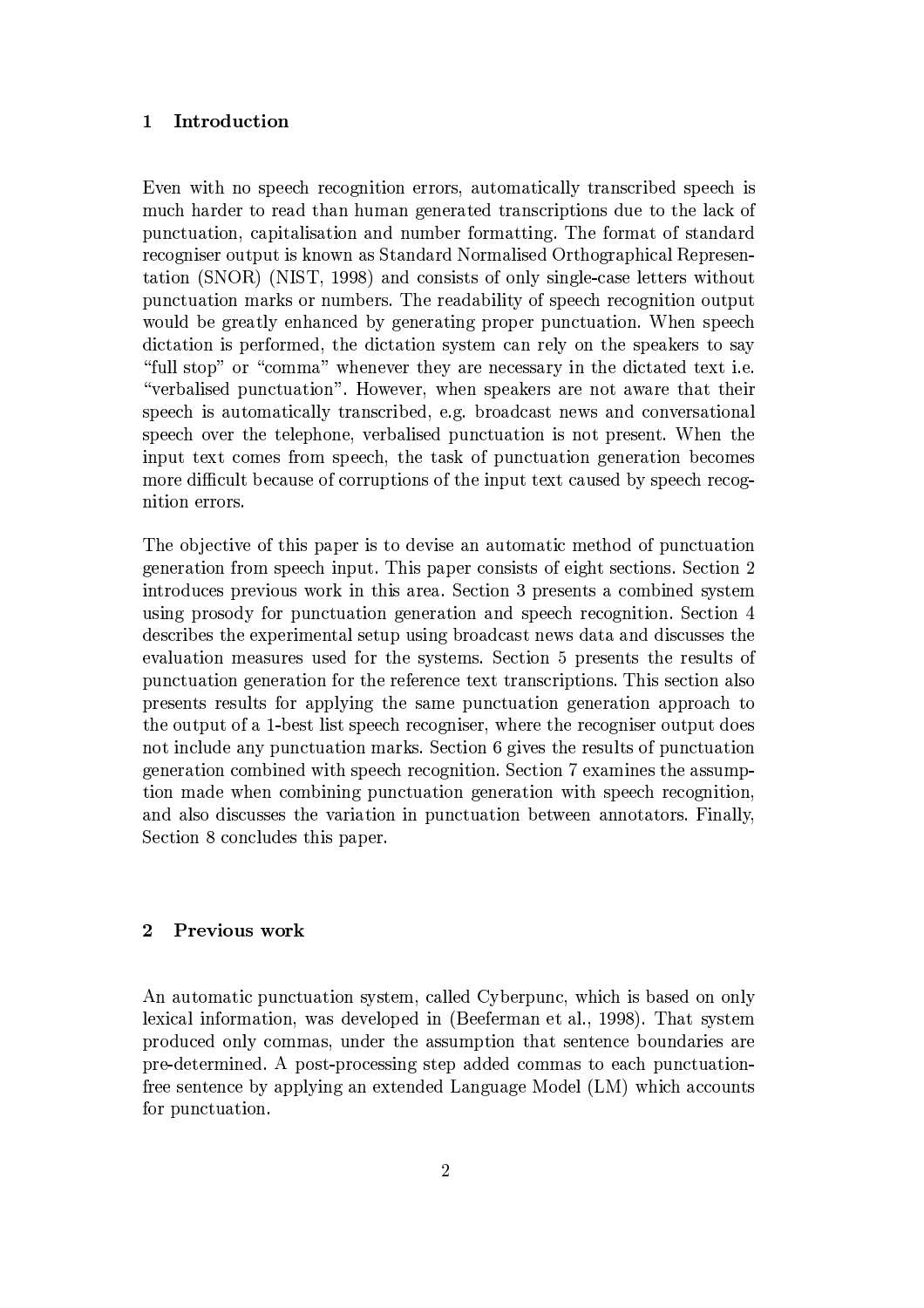A method of speech recognition with punctuation generation based on acoustic and lexical information was proposed and examined using read speech from three speakers in (Chen, 1999). When punctuation generation is performed simultaneously with speech recognition, it is important to assign acoustic "pronunciations" to each punctuation mark. Punctuation marks were treated as words in the speech recogniser, and acoustic baseforms of silence, breath, and other non-speech sounds were assigned to punctuation marks in the pronunciation dictionary.

Since many full stops and question marks are located at the end of a sentence, it is very important in punctuation generation to recognise sentence boundaries correctly. A sentence boundary recogniser using lexical information and pause duration was developed in (Gotoh & Renals, 2000). A sentence boundary recognition test was then developed to find the sequence of sentence boundary classes (either a "last-word" class or a "not-last-word" class) from words in speech recognition output by combining probabilities from a language model and from a pause duration model.

It is generally difficult to disambiguate the meaning of punctuation marks located at the ends of sentences. For example, a full stop can be used for an abbreviation, a decimal point, an end of sentence marker, or an abbreviation at the end of a sentence. A trainable system for the classification of punctuation mark types was presented in (Palmer & Hearst, 1997). In that system, partsof-speech for words surrounding punctuation marks were estimated, and then the punctuation marks were classified into the different types.

It is known that there is a strong correspondence between discourse structure and prosodic information (Shriberg et al., 1998). A comparison between syntactic and prosodic phrasing was presented in  $(Fach, 1999)$ . In his study, syntactic structures were generated by Abney's chunk parser (Abney, 1995) and prosodic structures were given by ToBI (Silverman et al., 1992) label files. This work showed that at least 65% of syntactic boundaries are coded in the prosodic boundaries for read speech.

 $\rm A$  method using intonation to reduce Word Error Rate (WER) in speech recognition for spontaneous dialogue was described in (Taylor et al., 1998). In their research, a separate intonation model for each Dialogue Act (DA or classification whether an utterance is a statement, question, agreement and etc.) was applied to give a set of likelihoods for an utterance being one or another type of DA. Then a separate language model for each DA was applied to find the most likely DA sequence and the new speech recognition result.

In order to use prosodic information in discourse structure analysis including automatic punctuation, great attention has to be paid to the computational method for obtaining prosodic feature values, how to build a prosodic feature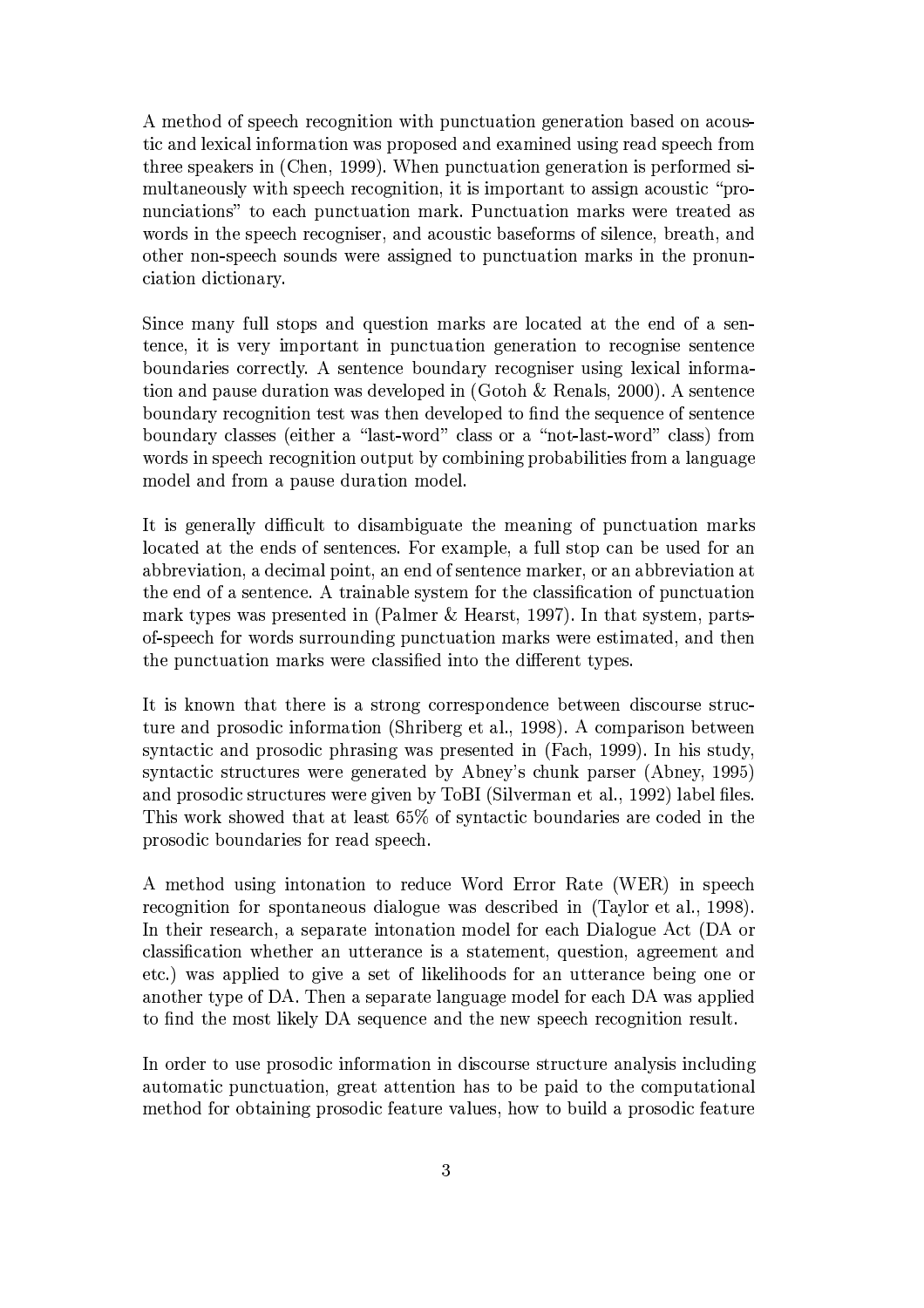model, and how to combine a prosodic feature model with models for other information sources.

A combination methodology with a language model and a prosodic feature model was discussed in (Shriberg et al., 1998). In their work, the combination methodology was applied to DA classification. A Classification And Regression Tree (CART) (Breiman et al., 1983) was used to construct a prosodic feature model. In order to make the computation tractable, an assumption was introduced that the prosodic features were independent of the word once conditioned on the DA (a similar assumption was introduced in (Taylor et al., 1998)).

## 3 Automatic punctuation generation

In this section, a method for automatic punctuation generation is described for both the reference transcriptions and the transcriptions generated by automatic speech recognition. When automatic punctuation generation is performed with the reference texts, the sequence of words is already given. Therefore, the experiments are aimed at generating punctuation marks between words.

The broadcast news reference transcriptions contain information marking each speaker turn, mainly for purposes of language modelling. Speaker turns are marked by  $\langle s \rangle$  and  $\langle s \rangle$  symbols. As the speaker turn marks aid finding the location of punctuation marks, it is unrealistic to include this information at the input for punctuation generation. For this reason, the speaker turn marks were removed from the training and test data.

When automatic punctuation generation is performed simultaneously with speech recognition, the approximate speaker turn marks are generated by the recogniser segmentation. Speaker turn marks are therefore not removed in this case, because the recogniser is part of the automatic punctuation generation system.

### $3.1$ Automatic punctuation generation for reference transcriptions

Let Y be the punctuation mark sequence,  $W$  be the word sequence and R be the corresponding discourse structure and prosodic feature sequence, including pause and fundamental frequency. The automatic punctuation system aims to find the maximum a posteriori Y,  $Y_{MAP}$ , given W and R.

$$
Y_{MAP} = \arg_{Y} \max P(Y|W, R) \tag{1}
$$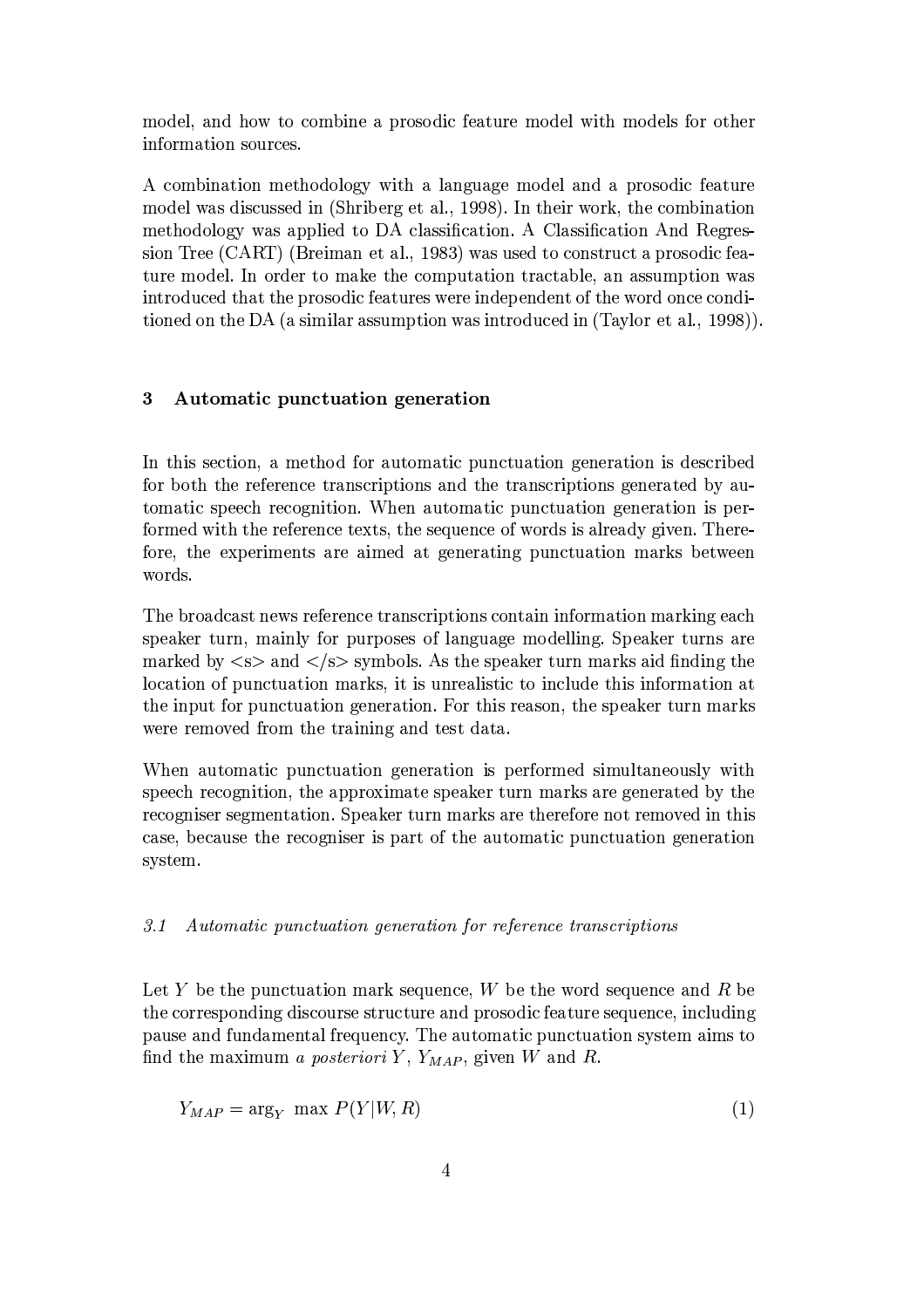Now

$$
P(Y|W,R) = \frac{P(Y,W,R)}{P(W,R)}\tag{2}
$$

$$
=\frac{P(Y, W, R)}{P(W, R)} \frac{P(Y, W)}{P(Y, W)} \frac{P(W)}{P(W)}
$$
\n(3)

$$
=\frac{P(Y, W, R)}{P(Y, W)}\frac{P(Y, W)}{P(W)}\frac{P(W)}{P(W, R)}
$$
(4)

$$
=\frac{P(R|Y,W)P(Y|W)}{P(R|W)}
$$
\n(5)

Since Y is independent of the evidence  $P(R|W)$ ,

$$
P(Y|W,R) \propto P(R|Y,W)P(Y|W)
$$
\n<sup>(6)</sup>

Assuming that R depends only on  $Y$ , <sup>1</sup> and  $P(R)$  is uniformly distributed, <sup>2</sup>

$$
P(R|Y,W) = P(R|Y) = \frac{P(Y|R)P(R)}{P(Y)} \propto \frac{P(Y|R)}{P(Y)}
$$
\n<sup>(7)</sup>

Let  $y_i$  be the *i*th punctuation mark and  $r_i$  be the *i*th prosodic feature. Applying the 1st order Markov assumption yields

$$
p(y_i|r_1, \ldots, r_n) \simeq p(y_i|r_i) \tag{8}
$$

Also let  $y_i$  be conditionally independent i.e.

$$
p(y_1, ..., y_n | R) \simeq \prod_{i=1}^n p(y_i | R)
$$
\n(9)

Then  $P(Y|R)$  becomes

$$
P(Y|R) = \prod_{i=1}^{n} p(y_i|r_i)
$$
\n(10)

The probabilities in Equation 10 can be obtained, for instance, from the terminal nodes of classification trees (the classification tree will be described in Section 4.1).  $P(Y|W)$  in Equation 6 can be obtained from a statistical language model.  $P(Y)$  can be obtained from training data counts.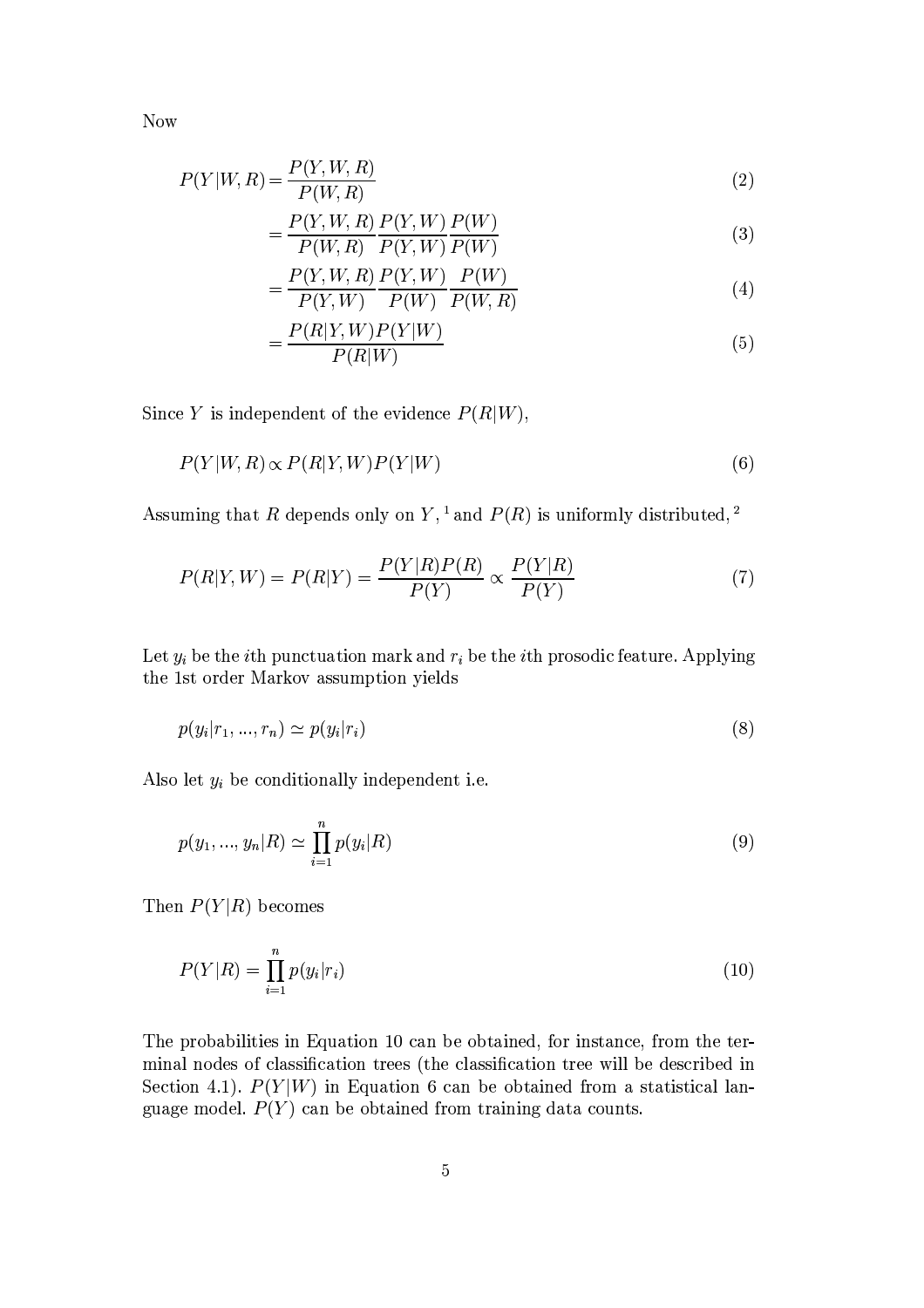Among the many kinds of punctuation marks, this study is restricted to the examination of full stops, commas, and question marks, because there are sufficient occurrences of these punctuation marks in the training data to be able to generate models and in the test data to measure the results accurately.

For a string of n words  $w_1, ..., w_n$ , which does not have punctuation marks, the end of each word is a possible candidate for punctuation. Considering the three types of punctuation marks and No-Punctuation (NP), there are  $4^n$  possible hypotheses for the punctuation of the input  $w_1, ..., w_n$ . The search for the best hypothesis can be achieved with the Viterbi search algorithm. Using this algorithm, the required time for the search for the best hypothesis is reduced to be linear in the length of input n. Figure 1 shows a sample Viterbi search process for the generation of punctuation for an example reference transcription. The bold line in Figure 1 depicts the best hypothesis. For this hypothesis, commas are generated at the end of the words "pensioners" and "savers". Details of the Viterbi search algorithm are given in (Rabiner & Juang, 1993).

 $[Figure 1]$ 

Figure 2 illustrates the overall procedure of punctuation generation for reference transcriptions. The raw speech signal is time-aligned with the corresponding reference transcription. During this alignment process, the estimated start time and the end time of each word are found. Prosodic features are generated at the end of each word, and the probabilities  $P(Y|R)$  are obtained from the prosodic feature model.  $P(Y|W)$ , the probability of the sequence of words and the possible punctuation marks, are calculated from a statistical language model. The best hypothesis with punctuation marks is generated using the Viterbi search algorithm.

?-5.+1W

## 3.2 Automatic punctuation generation combined with speech recognition

In the previous section, a punctuation generation method for the reference transcriptions was presented. It uses prosodic information along with acoustic and language model information. In this section, a speech recogniser which produces punctuation marks and speech recognition hypotheses simultaneously is described. This speech recogniser produces multiple hypotheses and then these hypotheses are re-scored by a prosodic model. In this speech recogniser, punctuation marks are treated as words in the language model and dictionary.

The correlation between punctuation and pauses for read speech was investigated in (Chen, 1999). These experiments showed that pauses closely correspond to punctuation marks. The correlation between pause lengths and sen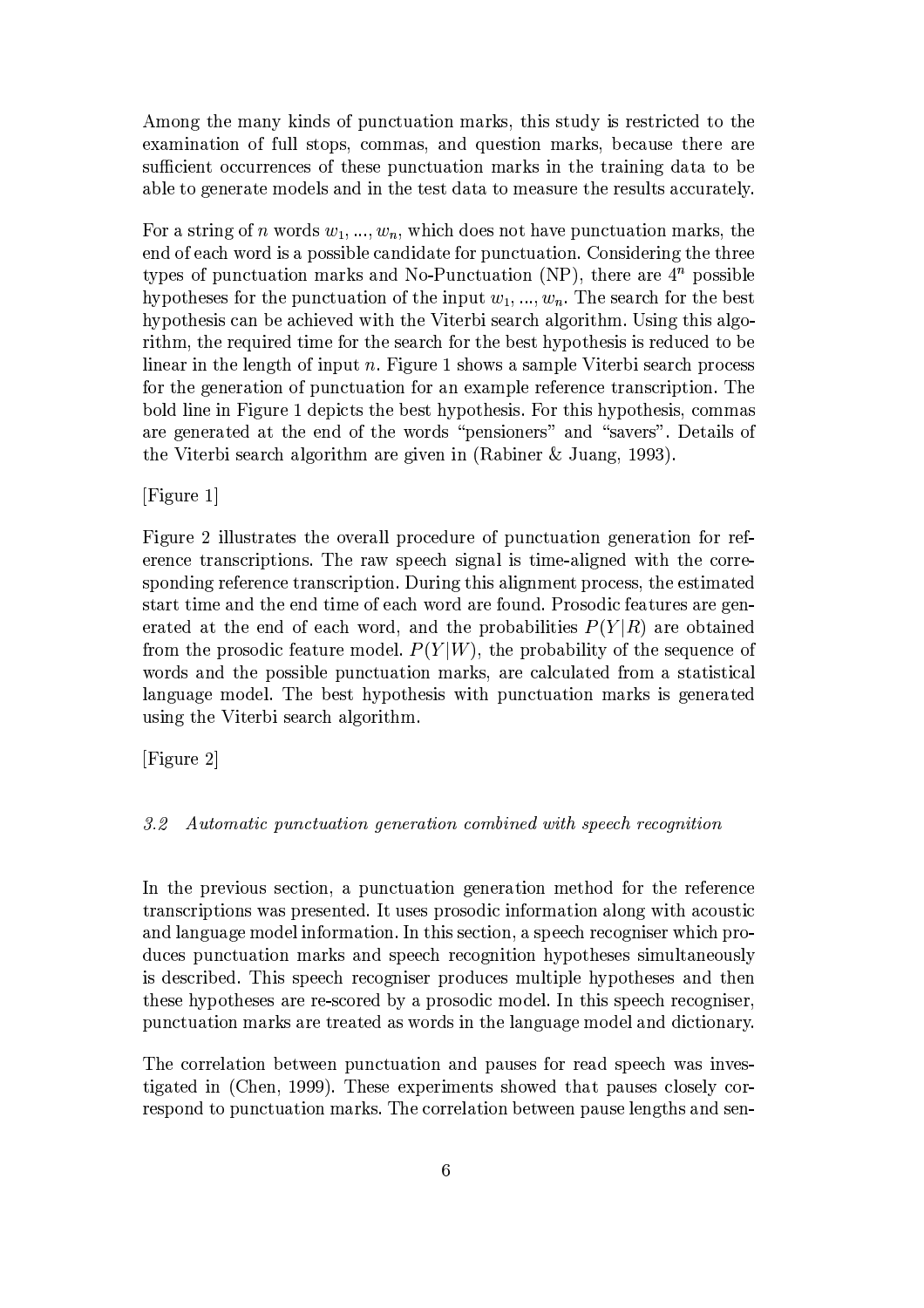tence boundary marks was studied for broadcast news data in (Gotoh & Renals, 2000). In that study, it was observed that the longer the pause duration, the greater the chance of a sentence boundary existing. Although some instances of punctuation do not occur at pauses, it is convenient to assume that the acoustic pronunciation of punctuation is silence. In this paper, the pronunciation of punctuation marks is registered as silence in the pronunciation dictionary. The effectiveness of this assumption will be examined in Section 7.1.

A prosodic feature model to predict punctuation can be built in the form of a classification tree. Probabilities from the prosodic feature model can then be incorporated by re-scoring multiple hypotheses each of which includes putative punctuation marks. The probability combination process can proceed as shown in Section 3.1.

Figure 3 illustrates the overall procedure in the generation of punctuation. when combined with speech recognition. Using language models and acoustic models, N-best hypotheses of speech recognition are produced from the raw speech signal. These N-best hypotheses contain punctuation marks. As these hypotheses contain the start time and the end time of every word contained in them, prosodic features are generated at the end of each word. Then the probability of prosodic features are measured from the prosodic feature model. The N-best hypotheses are re-scored using this probability of prosodic features, and the best hypothesis which includes punctuation marks is generated.

[Figure 3]

## Experimental setup and evaluation measures  $\overline{\mathbf{4}}$

Two different sets of data, the Broadcast News (BN) text corpus and the second 100-hour of Hub-4 BN training data set,<sup>3</sup> are available as training data for the experiments conducted in this paper. The BN text corpus (named BNText92\_97 in this paper) comprises a 184 million word BN text from the period of 1992-1997 inclusive.<sup>4</sup> The 100-hour BN acoustic training data set released for the 1998 Hub-4 evaluation (named BNAcoustic98) consists of acoustic data and its transcription.

The test data from the NIST 1998 Hub-4 broadcast news benchmark tests are used as test data for the evaluation of the proposed system. This test data is named TestBNAcoustic98. TestBNAcoustic98 comprises 3 hours of acoustic data and the transcription. Table 1 summarises the BN training and test data.

[Table  $1$ ]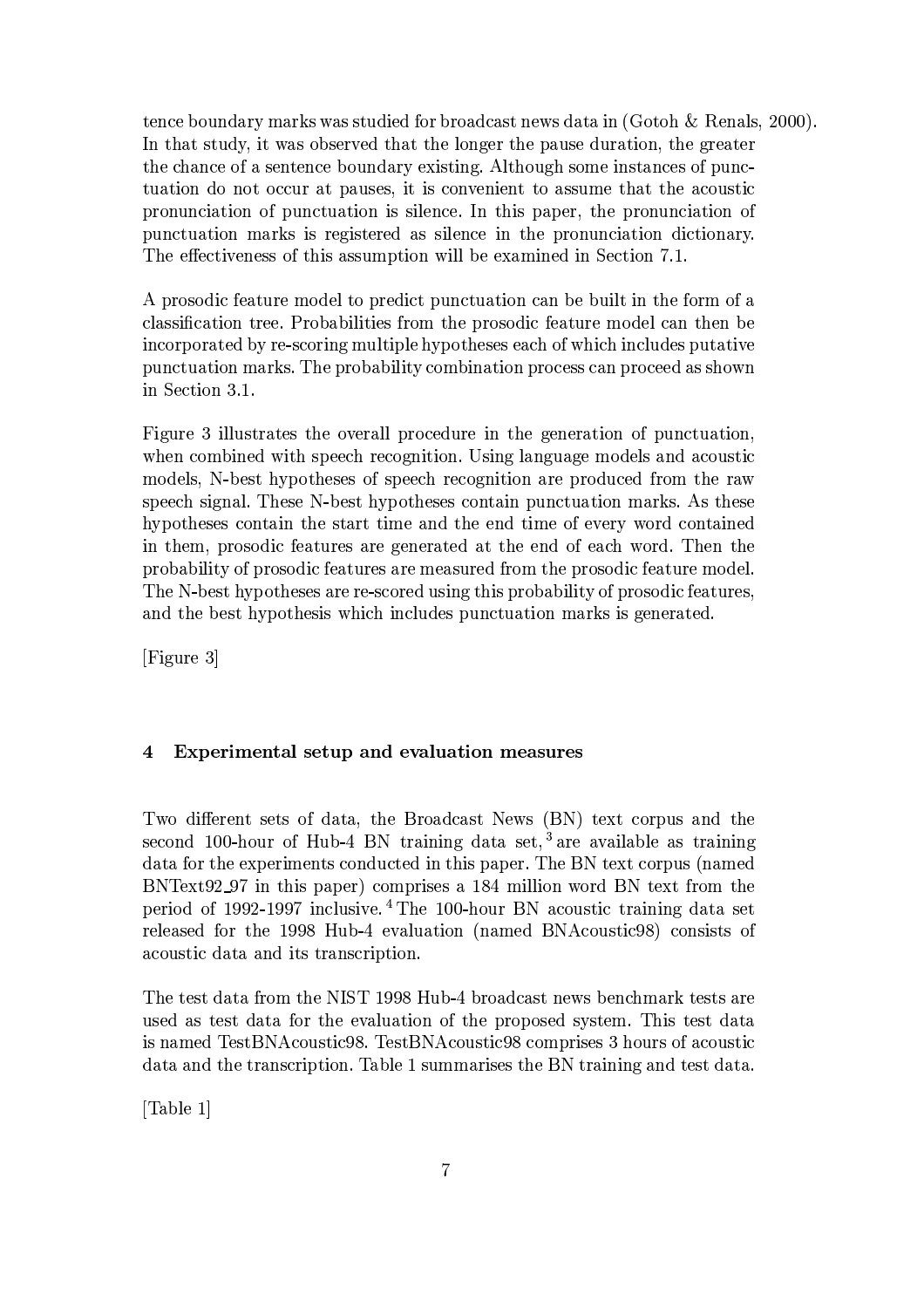4-gram LMs were produced by interpolating LMs trained on BNText92.97 and BNAcoustic98, using a perplexity minimisation method. As this LM is used by the speech recogniser, the transcriptions of BNText92\_97 and BNA coustic 98 are converted into single-case retaining punctuation marks to produce LM probabilities for punctuation marks. However, only BNAcoustic98 is used for the implementation of a prosodic feature model, because acoustic data are not available for BNText92\_97.

Evaluation of a system involves scoring the automatically annotated hypothesis text against a hand annotated reference text. Scoring of a text input is relatively simple because it compares punctuation marks in the reference text to those in the hypothesis text, and counts the number of matched punctuation marks.

However, when the input comes from speech, because of recogniser deletion, insertion and substitution errors, a straightforward comparison is no longer possible (Grishman & Sundheim, 1995). Instead, the reference and hypothesis texts must first be automatically aligned. This is a complex process and involves attempting to determine which part of recogniser output corresponds to which part of the transcript.

Once the alignment is completed, correct/incorrect decisions for all the punctuation marks can be made. We define the symbols as  $C$  for the number of correct punctuation marks,  $S$  for the number of substitution errors,  $D$  for the number of deletion errors,  $I$  for the number of insertion errors,  $N$  for the number of punctuation marks in reference, and  $M$  for the number of punctuation marks in hypothesis. From the above definitions, it is clear that  $N = C + S + D$ and  $M = C + S + I$ .

Two important metrics for assessing the performance of an information extraction system are *recall* and *precision*. These terms are borrowed from the information retrieval community. Recall  $(R)$  refers to how much of the information that should have been extracted was actually correctly extracted. Precision  $(P)$  refers to the reliability of the information extracted. These quantities are defined as:

$$
P = \frac{\text{number of correct punctuation marks}}{\text{number of punctuation marks in hypothesis}} = \frac{C}{M}
$$
(11)

and

$$
R = \frac{\text{number of correct punctuation marks}}{\text{number of punctuation marks in reference}} = \frac{C}{N}
$$
 (12)

Although theoretically independent, in practice recall and precision tend to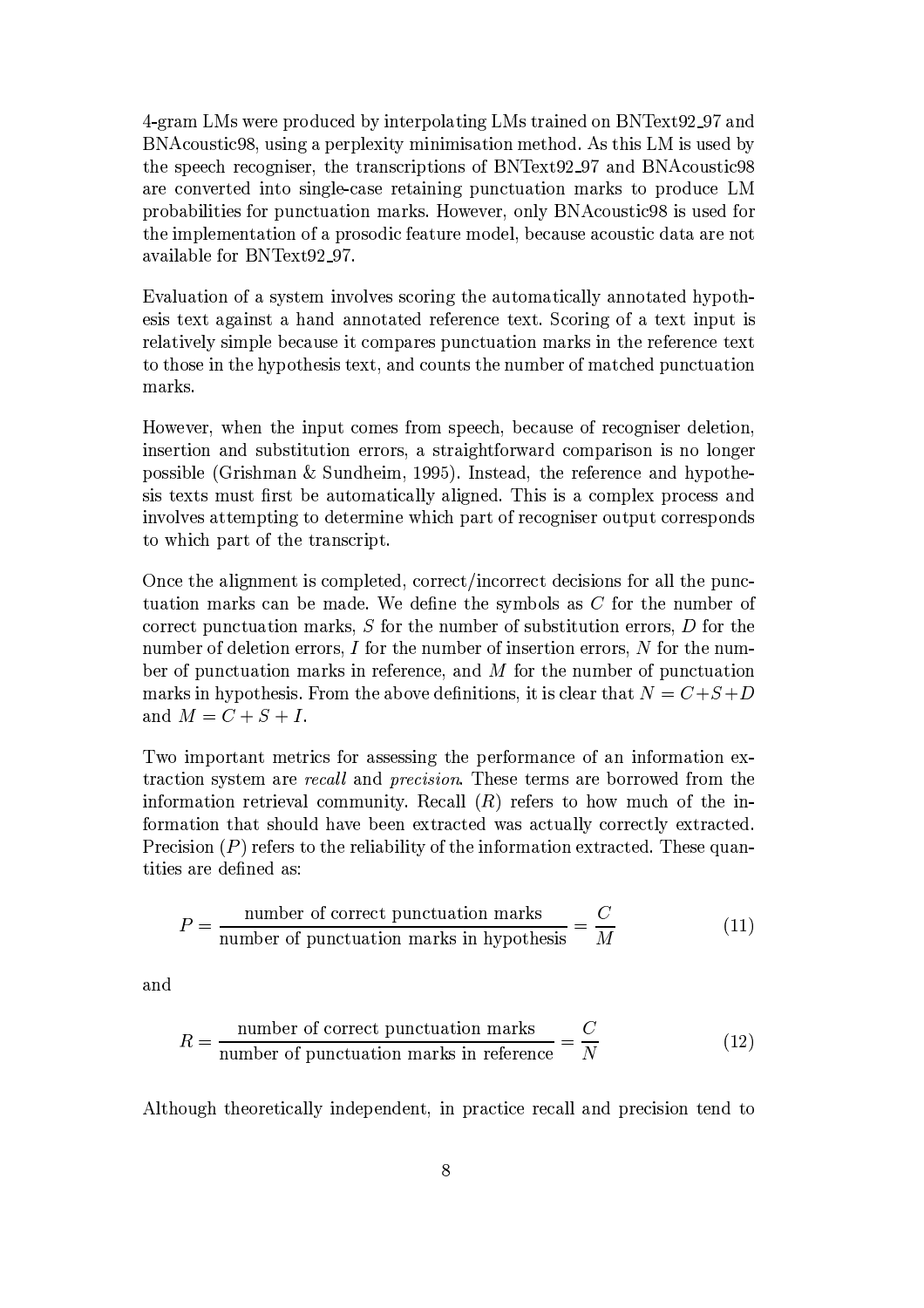operate in trade-off relationships. When you try to increase recall, you often lose precision. When you optimise precision, you do so at the cost of recall.

The F-measure (Makhoul et al., 1999) is the uniformly weighted harmonic mean of precision and recall:

$$
F = \frac{RP}{(R+P)/2} = \frac{2C}{N+M}
$$
\n<sup>(13)</sup>

Another evaluation metric called Slot Error Rate (SER) was defined in (Makhoul et al., 1999) as follows:

$$
SER = \frac{\text{number of punctuation generation errors}}{\text{number of punctuation marks in reference}} = \frac{S + D + I}{C + S + D}
$$
(14)

The difference between SER and  $(1 - F)$  is the weight given to D and I. The value of  $(1 - F)$  is calculated as:

$$
(1 - F) = \frac{N + M - 2C}{N + M} = \frac{S + (D + I)/2}{(N + M)/2} = \frac{S + (D + I)/2}{C + S + (D + I)/2}
$$
(15)

### $\lambda$ .1 *Classification tree setup*

Many easily computable prosodic features were investigated for Dialog Act (DA) classification in (Shriberg et al., 1998), for automatic topic segmentation in (Stolcke et al., 1999), and for information extraction in (Hakkani-Tur et al., 1999).

The prosodic features that were found to be most useful for these areas were applied in this paper. By considering the automatic punctuation generation task and the contribution of each prosodic feature for DA classification, a set of 10 prosodic features were investigated for punctuation generation. Table 2 lists these 10 features.

## [Table 2]

The end of each word is a possible candidate for punctuation, and so all prosodic features are measured at the end of a word. The window length is set at 0.2 seconds. The left window is the window before the word end, and the right window is just after the word end. "Good" F0 values are those greater than the minimum F0  $(50Hz)$  and less than the maximum F0  $(400Hz)$ .

A prosodic feature model is constructed using Classification And Regression Tree (CART) (Breiman et al., 1983). Prosodic features for the classification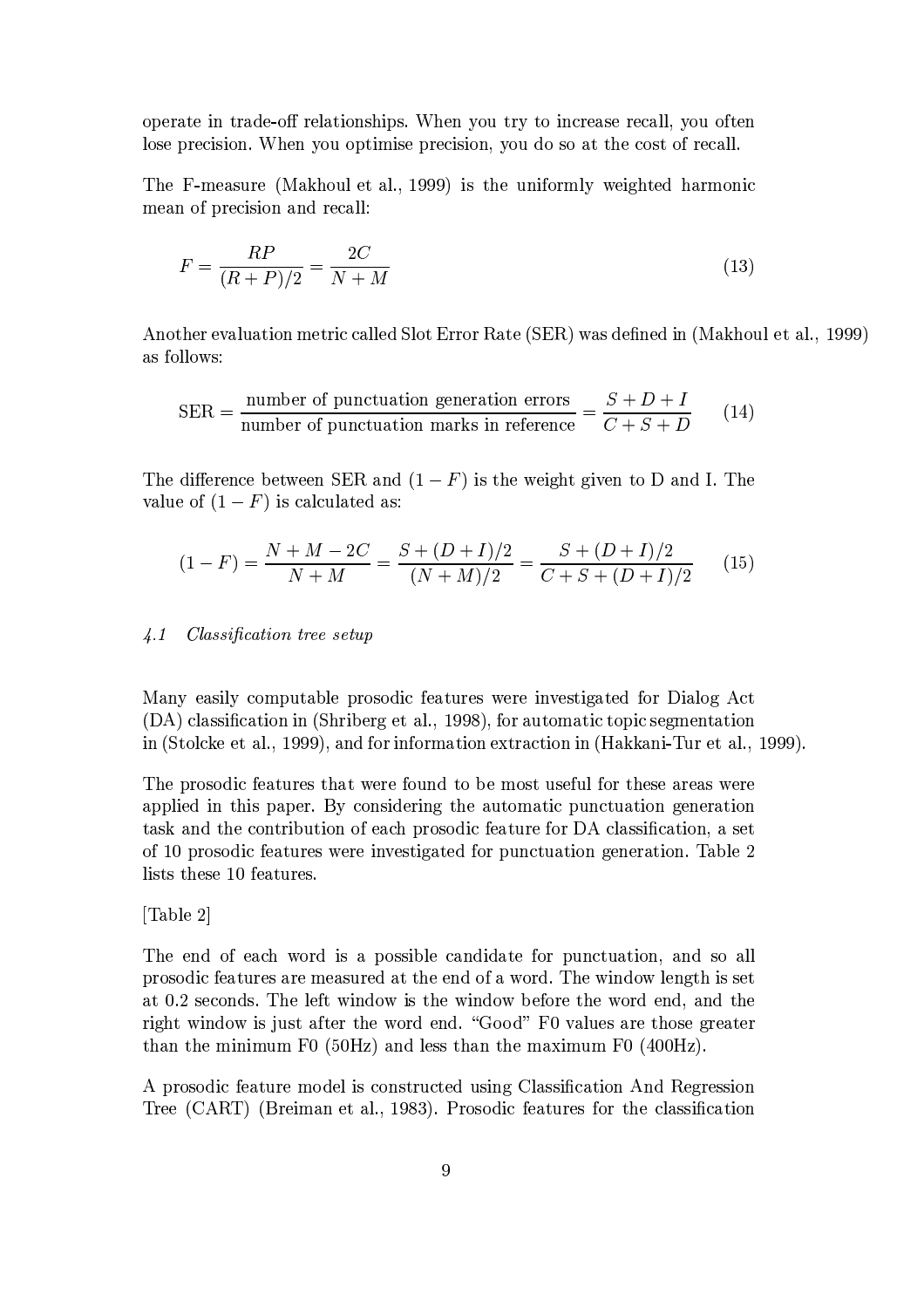tree generation are measured from BNA coustic 98. The cross validation method is used in a CART generation.

The overall contribution of different features can be measured by 'feature usage', which is the proportion of the number of times a feature is queried by the test data and can be measured by 'feature appearance', which is the number of times a feature is used as a classifying feature in non-terminal nodes. The degree of overall contribution of each feature is shown in Table 2.

The 'feature usage' of Pau<sub>-Len</sub> and Eng-Ratio is about 78%. This measure accounts for the position of the feature in the tree. The higher the feature is used in the tree, the greater the feature usage is.

### $\overline{5}$ Results: Post-processing approach for punctuation generation

In order to generate punctuation marks for the reference transcription, three different systems were developed: a language model only system (LMOnly), a prosodic model only system (CARTOnly), and the combination of these two systems  $(LM + CART)$ . LMOnly was trained on 185M words of transcriptions (BNText92\_97 and BNAcoustic98). As these transcriptions contain punctuation marks, the language models trained on these transcriptions can predict the locations and types of punctuation marks based on word sequences which do not contain punctuation marks. 4-gram LMs were used in LMOnly. CAR-TOnly was generated on the 10 prosodic features described in Table 2 from a 100 hour broadcast news (BNAcoustic98).

Using the scale factor  $(\alpha)$  which is the weighting given to the prosodic feature model, the relative importance of the prosodic feature model and the language model can be controlled. The scale factor is included into the combination of these two models as follows:

$$
\alpha \times \log P(R|Y) + \log P(Y|W) \tag{16}
$$

In this section, the performance of these three systems are compared for punctuation generation for the reference transcriptions. The language model only system (LMOnly) gives an F-measure of 0.5717 and an SER of  $72.25\%$ . When LMOnly generates punctuation for the reference transcription, its precision  $(0.5966)$  is a little higher than its recall  $(0.5488)$ . Surprisingly, the prosodic feature model alone (CARTOnly) outperforms LMOnly by 0.0521 in F-measure and by  $0.54\%$  in SER. For CARTOnly, the recall  $(0.7414)$  is much higher than the precision (0.5383). These results show that CARTOnly produces a relatively high number of punctuation marks, while the accuracy of the generated punctuation is relatively poor.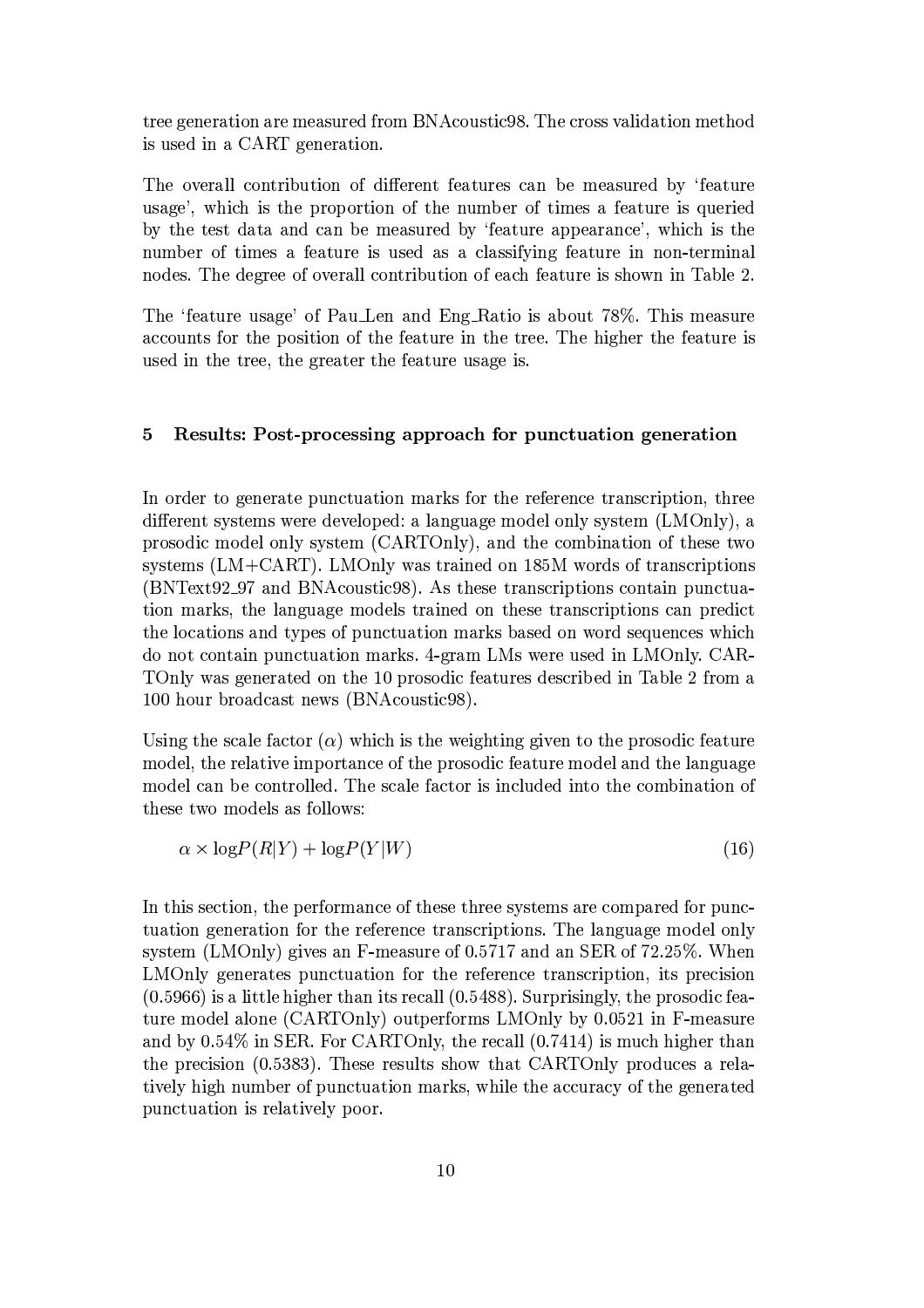As recall is much higher than precision for CARTOnly and precision is slightly higher than recall for LMOnly, the two information sources, one from lexical information and the other from prosodic feature information, are expected to be complementary. By combining these two models, the results are greatly improved. The combined system  $(LM+CART)$  produces an F-measure of 0.7830 with an SER of  $32.30\%$ , a precision of 0.7638 and a recall of 0.8031. These results are obtained when the scale factor ( $\alpha$ ) of 2.0 is applied. The F-measure attains a maximum at a scale factor of 2.0. The SER attains a minimum at a scale factor of 1.8. The results of automatic punctuation generation for the reference transcript are summarised in Table 3.

[Table 3]

The performance of LM+CART varies as the scale factor changes. Figure 4 describes how F-measure, precision, recall and SER change with the scale factor. The greater the scale factor for the prosodic feature model, the greater the recall because recall is much higher than precision for CARTOnly. Precision has a maximum value at a scale factor of 1.8. The F-measure attains a maximum of 0.7830 at a scale factor of 2.0. The SER attains a minimum of  $32.12\%$  at a scale factor of 1.8.

If the concept of scale factor is not introduced for this experiment, the probabilities from the language model and those from the prosodic feature model are combined 1:1. When a scale factor of 1.0 is applied, the F-measure is 0.7668 and the SER is 34.16%. By the introduction of a scale factor, the F-measure is improved by 0.0162 (2.11% relative) and the SER by  $2.04\%$  (5.97% relative).

[Figure 4]

The automatic punctuation generation method can be applied to the 1-best output of a speech recogniser. The 1-best output is first time aligned. Based on the time alignment information, prosodic features were generated. As in the approach applied for the punctuation generation of reference transcripts in Section 3.1, the best sequence of punctuation marks for this 1-best output is found using the prosodic feature model and an LM trained on texts which contain punctuation marks.

The HTK system for Broadcast News (BN) transcription (Woodland, 2002) running under 10 times real time  $(10xRT)$  (Odell et al., 1999) was used for the task of speech recognition. The first step of the system is a segmentation stage which converts the continuous input stream into segments with the aim of each segment containing data from a single speaker and a single audio type. Each segment is labelled as being either a wide-band or narrow-bandwidth signal.

The actual recogniser runs in two passes which both use cross-word triphone decision-tree state clustered HMMs with Gaussian mixture output distribu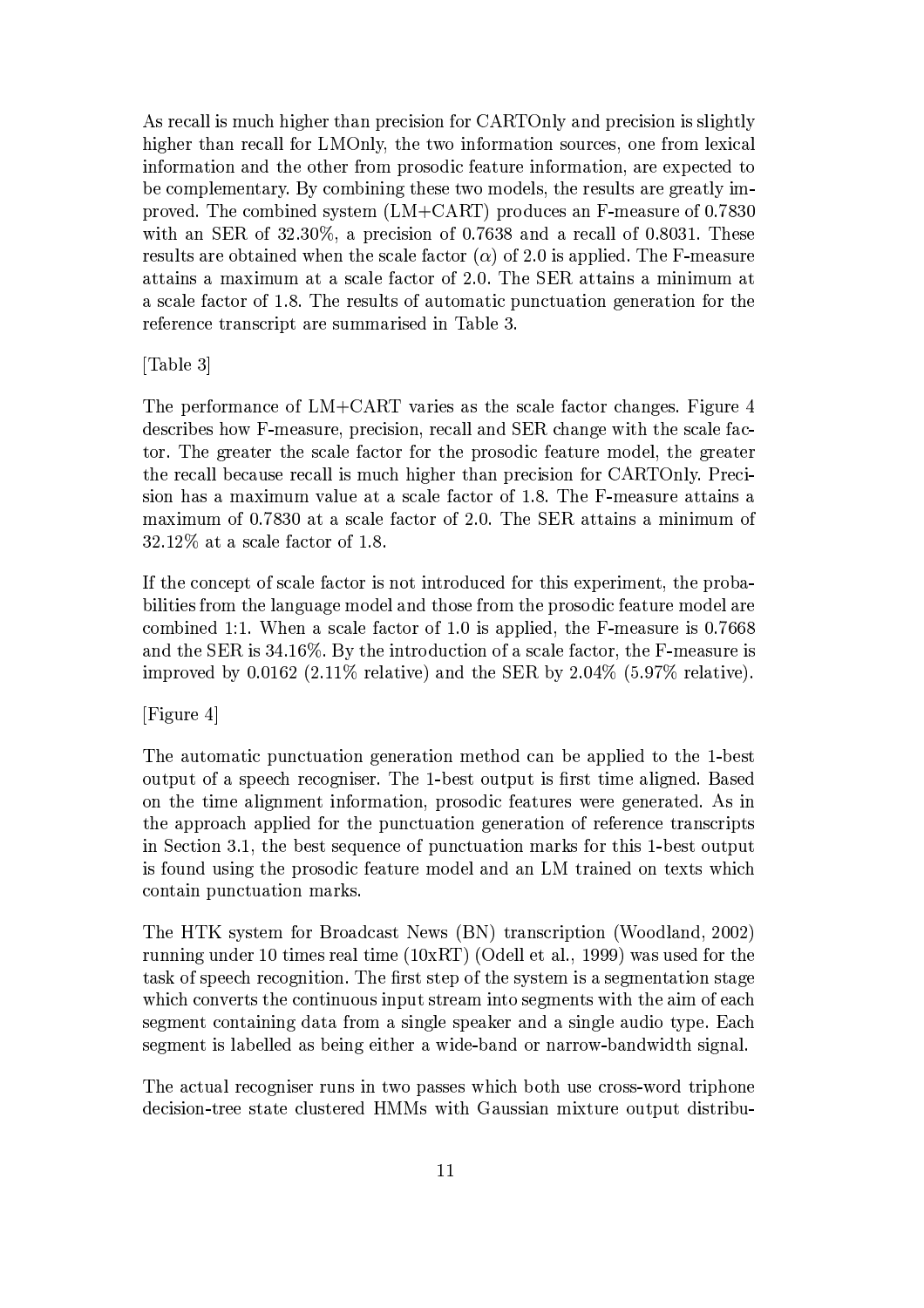tions and a N-gram language model. The first pass uses gender-independent (but bandwidth-specific) HMMs with a 60k trigram language model to get an initial transcription for each segment. This transcription is used to determine the gender label for the speaker in each segment by alignment with gender-dependent HMMs. Sets of segments with the same gender/bandwidth labels are clustered for unsupervised Maximum Likelihood Linear Regression (MLLR) (Leggetter & Woodland, 1995) adaptation. The MLLR transforms for each set of clustered segments are computed using the initial transcriptions of the segments and the gender-dependent HMMs used for the second pass. The adapted HMMs along with a 4-gram language model is used in the second stage of decoding and produces the final output.<sup>5</sup>

Implementation details of the HTK BN transcription system (with few constraints on computing power) were given in (Woodland et al., 1998; Woodland et al., 1999). and those of the HTK 10xRT BN transcription system were described in (Odell et al., 1999). In order to speed up the full system, the 10xRT system uses simpler acoustic models and a simplified decoding strategy.

Using the HTK 10xRT system, speech recognition is performed first for TestBNAcoustic98. The WER of the speech recogniser is measured as 16.7%. The difference between the reported performance in (Pallett et al., 1999) and the performance measured in this paper is 0.6%. The system used in this paper differs from the HTK 10xRT system used in the 1998 Hub-4 BN benchmark test in four aspects: the absence of a category-based language model (Niesler et al., 1998), the amount of language model training data, the difference in vocabulary size, and the absence of a procedure to obtain more precise word start and end time information. The HTK 10xRT BN transcription system reported  $16.1\%$  overall WER for the NIST 1998 Hub-4 BN benchmark test (Pallett et al., 1999).

The system which generates punctuation marks from the 1-best output of the 10xRT system is named as LM+CART\_ASR1Best. The trends of F-measure and SER of LM+CART\_ASR1Best are similar to the automatic punctuation generation system for the reference transcription  $(LM+CART)$ . The SER of LM+CART\_ASR1Best reaches a minimum at  $\alpha = 1.93$  and its F-measure a maximum at  $\alpha = 2.10$ . The results of LM+CART\_ASR1Best are measured at  $\alpha = 2.10$ . Table 4 shows the results of LM+CART\_ASR1Best.

[Table 4]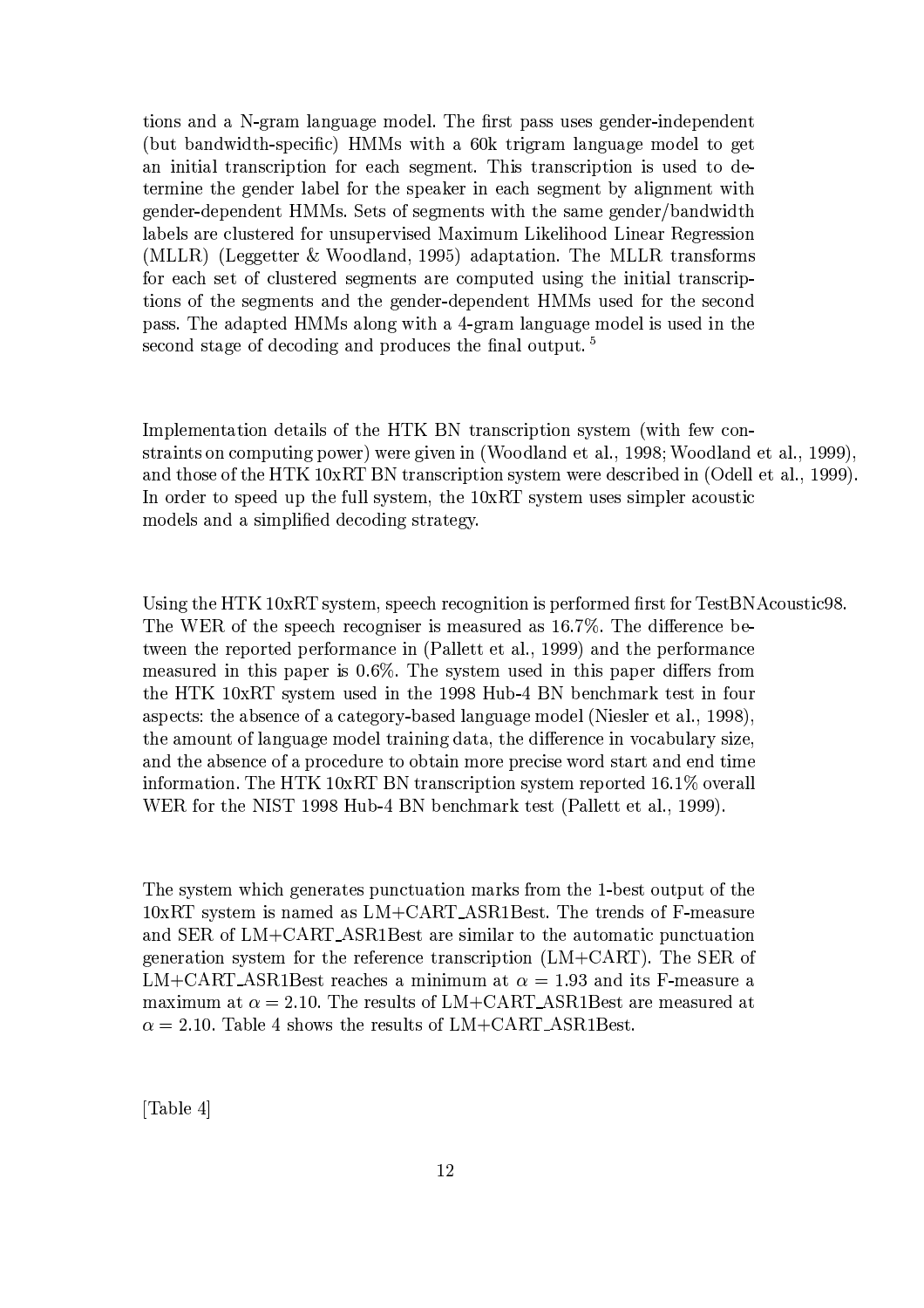## 6 Results: Integration of punctuation generation within a speech recognition system

In the previous section, punctuation generation results were shown for the reference transcriptions. In this section, experimental results for punctuation generated as part of the speech recognition output are discussed.

Table 5 shows speech recognition results of the HTK 10xRT BN system under 3 different conditions for TestBNAcoustic98. In the first condition, punctuation is not included in the training or test data. The WER of the speech recogniser under this condition is measured at 16.71%. In the second condition, punctuation marks are included in the reference transcriptions and the recogniser output. The WER of the speech recogniser under this condition is increased to 22.73%. This degradation is caused by two factors: additional errors from other words due to the introduction of punctuation marks into the vocabulary, and errors in mis-recognising the punctuation marks themselves.

In order to check which factor contributes more to the degradation, punctuation marks are generated and these marks are then removed from the references and the hypotheses in the third condition. In this condition, the WER of the speech recogniser is measured at 17.04%. Comparing the difference in WER under the first and third conditions and the difference in WER under the second and third conditions, the degradation in WER after including punctuation marks mainly comes from errors in mis-recognising the punctuation marks themselves.

 $[Table 5]$ 

The second condition is used as the baseline condition for our automatic punctuation generation system with speech recognition. The punctuation generation system with this condition is named as ASR+LMPunc. Using ASR+LMPunc, ASR+LMPunc\_H100 generates 100 hypotheses and re-scores these hypotheses on a segment basis using the prosodic feature model. After re-scoring, the best hypotheses for each segment are combined in ASR+LMPunc\_H100. The performance of ASR+LMPunc\_H100 varies as the scale factor for the prosodic model changes. Figure 5 describes how both the WER and the WER after punctuation is removed from reference and hypothesis (WER') change with the scale factor. WER is minimised with a scale factor of 0.71, and WER' is minimised with a scale factor of 0.79.

 $[Figure 5]$ 

Although the amount of improvement in terms of WER is small, it is very important that these results show that there is a possibility of performance improvement in speech recognition using prosodic feature information.<sup>6</sup> The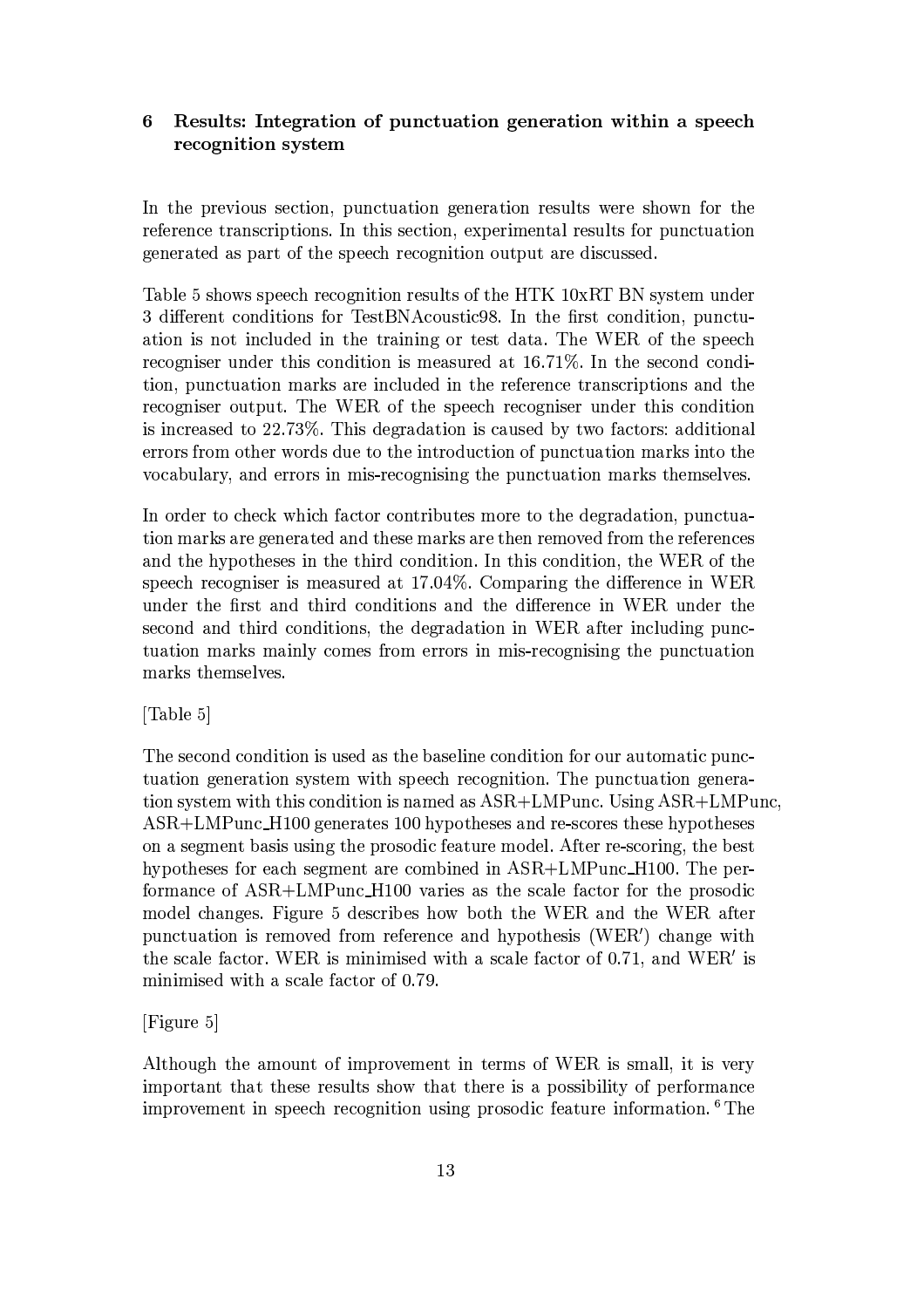prosodic feature model used in this paper is focused only on the classification of punctuation marks. Therefore, the punctuation types of the words which do not have punctuation marks at the end of these words are categorised as a single group: No-Punctuation (NP). In spite of this simple categorisation for the punctuation type of words which do not have punctuation marks, the WER after punctuation is removed also decreases.

[Figure 6]

[Figure 7]

Figure 6 shows the variation of F-measure and SER according to scale factor. Figure 7 shows that of precision and recall. The bigger the scale factor for the prosodic feature model, the bigger the recall and the smaller the precision. The value of the F-measure attains its maximum of 0.4400 when the scale factor is 1.93. SER attains its minimum of 83.13% at the scale factor of 0.79.

If re-scoring with prosodic feature model is not performed, the F-measure of the system is 0.3687, and the SER of the system is  $85.02\%$ . By the introduction of re-scoring with the prosodic feature model, the F-measure is improved by 0.0713 (19.34% relative) and the SER by 1.89% (2.22% relative).

Table 6 summarises these results. As the punctuation generation is combined with speech recognition, it is worth checking the result of punctuation generation when the best speech recognition performance is achieved. The precision, recall and F-measure are measured as 0.6072, 0.3319, and 0.4292 respectively at the scale factor of 0.79 when WER' attains its minimum. At this scale factor, SER attains its minimum value of 83.13% too. These results show that the result of punctuation generation can be improved by re-scoring multiple hypotheses using a prosodic feature model while also improving speech recognition WER with respect to the results obtained from the baseline speech recognition system which generates punctuation marks with 1-best speech recognition output.

[Table 6]

The results of  $ASR+LMP$ unc\_H100 are compared with those of  $LM+CART$ \_ASR1Best. As LM+CART\_ASR1Best uses the 1-best output of the speech recogniser without punctuation marks, WER' of LM+CART\_ASR1Best is not affected by degradation due to the inclusion of punctuation marks into the vocabulary. LM+CART\_ASR1Best shows better performance in terms of F-measure and WER', but poorer in terms of WER and SER. If precision is more important than recall, ASR+LMPunc\_H100 is the better system, but if recall is more important than precision, LM+CART\_ASR1Best is shown to be better.

The values of precision vary around 0.60 while the values of recall vary around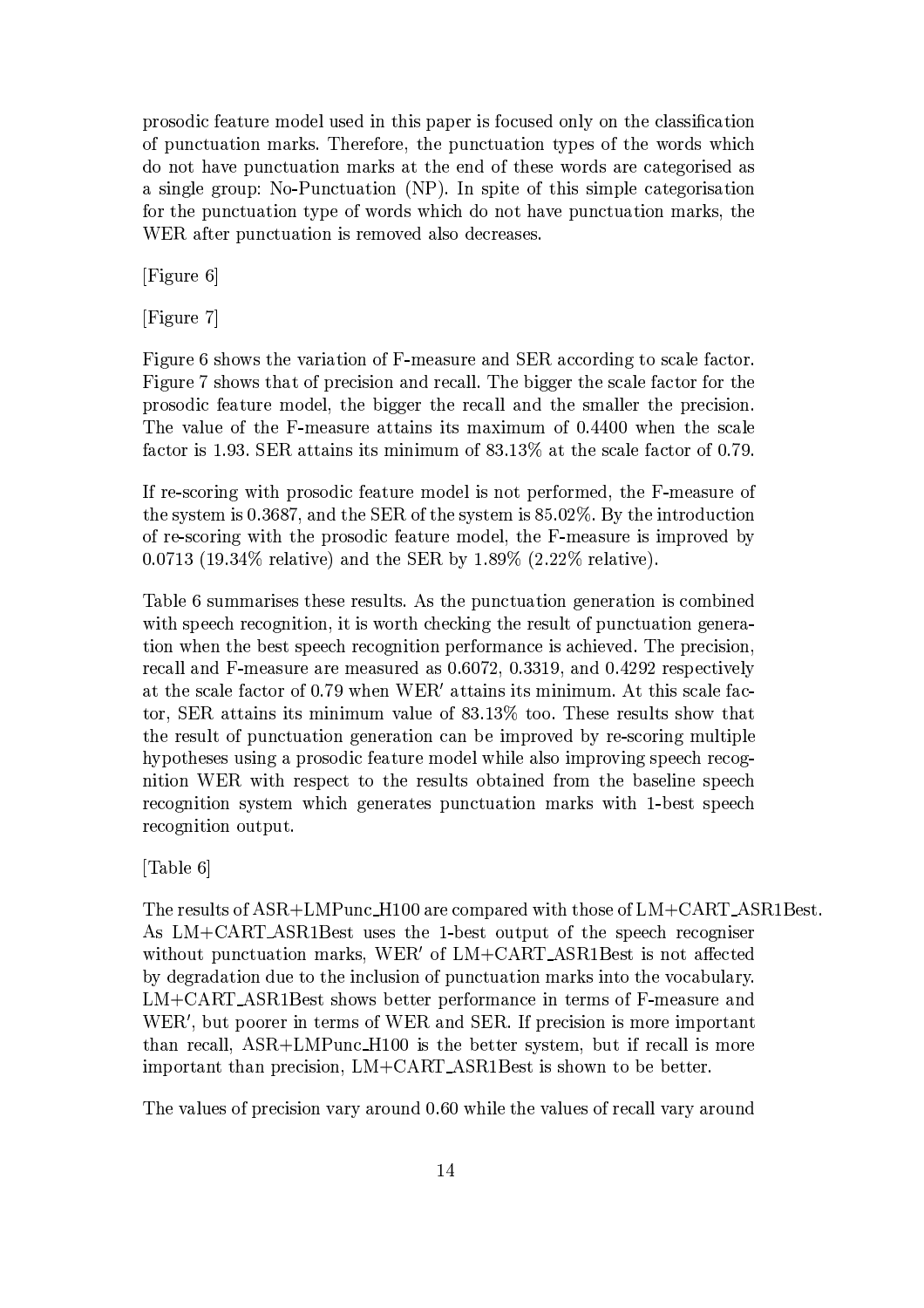0.30. Comparing these results to the results of punctuation generation for the reference transcription shown in Section 5, the precision is satisfactory, but the recall is too low. This suggests that an insufficient number of punctuation marks are generated in the hypotheses. As stated previously, in this paper, the pronunciation of punctuation mark is assumed to be silence. This is only a rough approximation. This assumption will be analysed in Section 7.1.

The style of punctuation varies between writers. For example, there is a difference between British and American punctuation of lists: A, B, C, and D versus A, B, C and D (the sentence in Figure 1 is an example of this difference). The inherent uncertainty in punctuation will be discussed in Section 7.2.

### $\overline{7}$ Discussion

The pronunciation of punctuation marks was assumed to be that of silence. In Section 7.1, the effectiveness of this assumption is examined. In addition, Section 7.2 discusses the variation between different annotators for annotating punctuation marks.

### $7.1$ The effectiveness of the assumption for punctuation mark pronunciation

The reference word sequence of TestBNAcoustic98 was time aligned with its acoustic data. This word sequence does not contain any punctuation mark. Then, the duration of the models 'sp' and 'sil'<sup>7</sup> were measured at the end of each word. Table 7 shows the ratio of the presence of silence for each punctuation mark type. About 90% of full stops and question marks are related to silence, but pauses do not exist at about 40% of commas. In addition, pauses are measured at the end of about 15% of words where no punctuation is located.

 $\lceil \text{Table } 7 \rceil$ 

#### $7.2$ The variation of punctuation between annotators

The use of punctuation is documented in manuals and in hand-books such as in (University of Chicago, 1993; Shaw, 1993). However, the style of punctuation varies between writers and between type of text (Chen, 1999). In addition, punctuation marks are used to change the meaning of sentences. In this section, the punctuation variation between annotators is measured.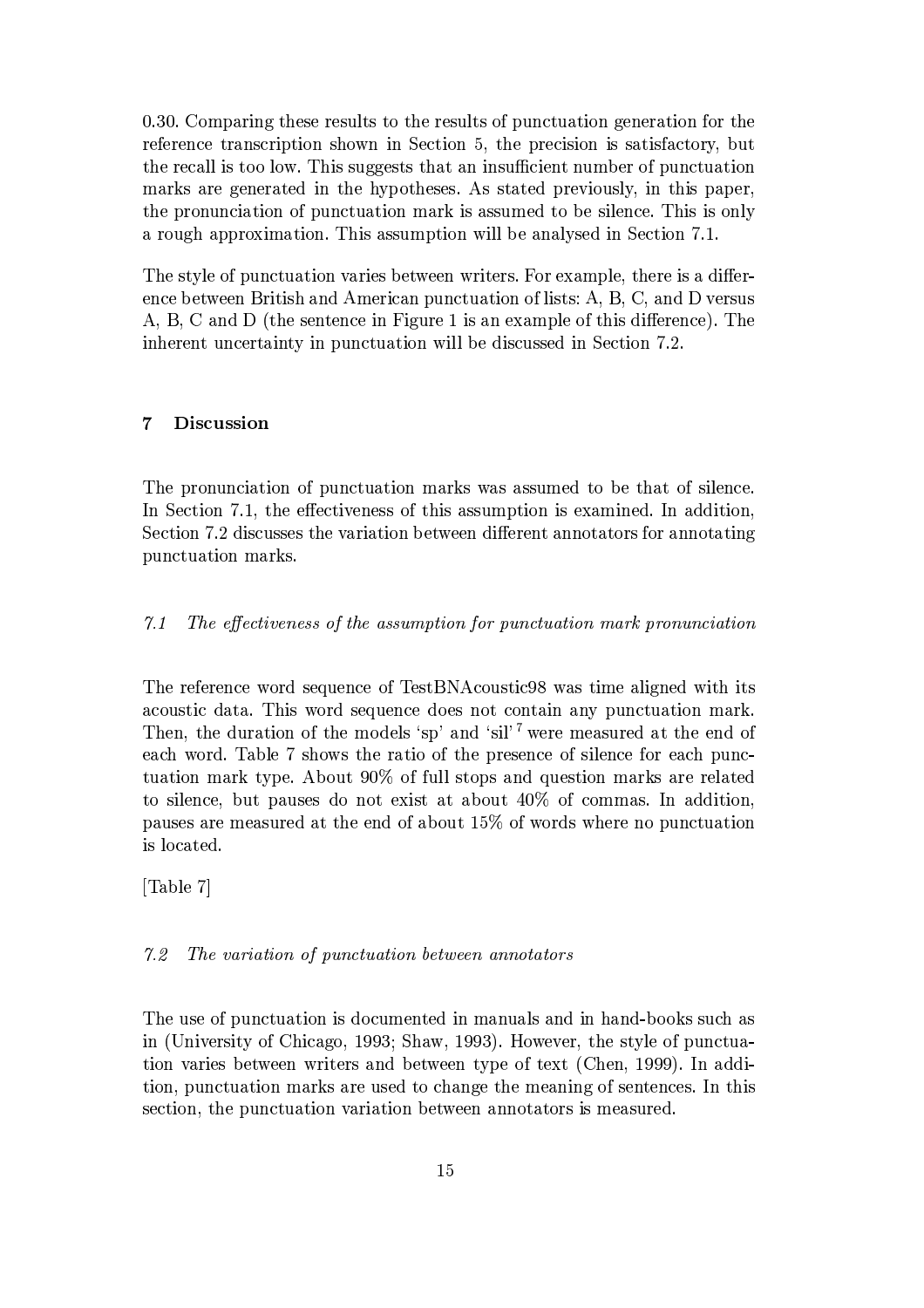The first 1000 words of TestBNAcoustic98 were used for this experiment. As capitalisation information gives cues to the location of sentence boundaries, these 1000 words were de-capitalised. Three native speakers of British English were asked to add punctuation marks between the test words wherever punctuation is necessary. Only commas, full stops and question marks were permitted as punctuation marks. These three annotators worked on the decapitalised written text only. They did not listen to the spoken text. Although this experiment was performed with a small amount of text and a small number of annotators, it gives some idea as to the variation in punctuation between different annotators for the domain of broadcast news. Table 8 summarises the experimental conditions. Table 9 gives an example of the variation of punctuation between annotators.

[Table 8]

[Table 9]

In the reference transcription of TestBNA coustic 98, there are 43 commas and 54 full stops between the first 1000 words of TestBNA coustic 98. Table 10 shows the differences between the punctuation in the provided reference transcription and each annotator's transcription. These differences are measured in terms of precision, recall, F-measure and SER. On average, the F-measure for the three annotators was measured as 0.7199.

[Table 10]

Table 11 shows the variations in punctuation between annotators. These variations were measured in terms of precision, recall, F-measure and SER, regarding an annotator's text as the reference and another annotator's text as the hypothesis. On average, the F-measure between annotators was measured as 0.7113.

[Table  $11$ ]

The amount of this variation between annotators is quite substantial. Even though the acoustic data for the text is provided when the reference text was transcribed, the single set of punctuation marks provided in the reference text are certainly not a perfect measure. This variation may partly account for reported punctuation generation errors.

## 8 Conclusions

A punctuation generation system which incorporates prosodic information along with acoustic and language model information has been described. Ex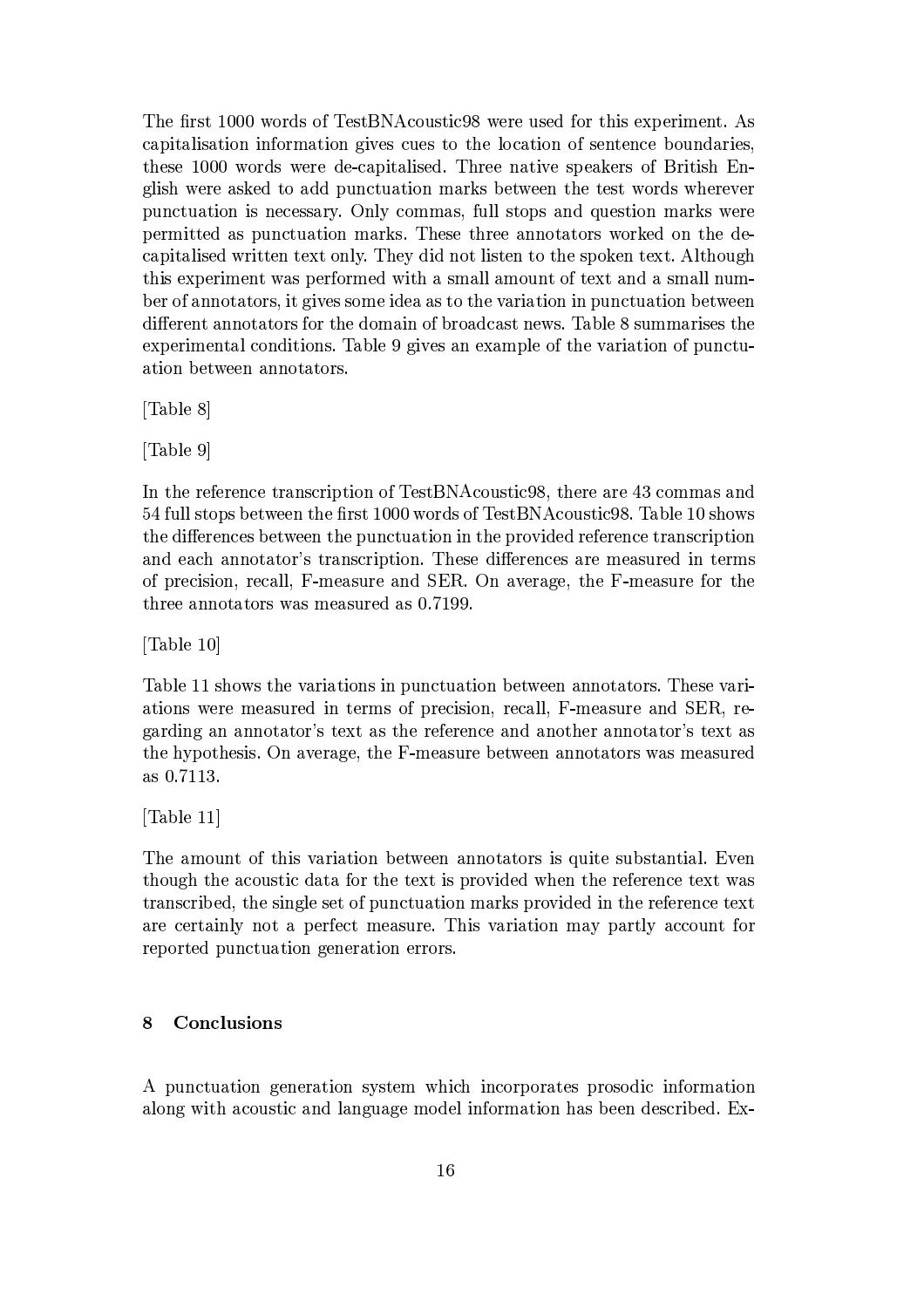periments were conducted first for the reference transcriptions. In these experiments, prosodic information was shown to be more useful than language model information. When these information sources are combined, an F-measure of up to 0.7830 was obtained for adding punctuation to a reference transcription.

This method of punctuation generation can also be applied to the 1-best output of a speech recogniser. The 1-best output is first time aligned. Based on the time alignment information, prosodic features are generated. As in the approach applied in the punctuation generation for reference transcriptions, the best sequence of punctuation marks for this 1-best output is found using the prosodic feature model and an LM trained on texts which contain punctuation marks.

As an alternative, a modified conventional speech recogniser was used to produce punctuation marks and speech recognition hypotheses simultaneously. Multiple hypotheses from the recogniser were re-scored by the prosodic model. Rescoring with the prosodic model increased the F-measure by 19% relative to the 1-best output from the modified speech recogniser. At the same time, a small reduction in word error rate was obtained over the 1-best output from the modified speech recogniser.

This modified speech recogniser is based on the assumption that the pronunciation of punctuation marks is silence. Its results were compared with those from the 1-best output in which punctuation marks were generated by postprocessing the 1-best output of standard speech recogniser. If precision is more important than recall, then the modified speech recogniser gives the better results, but if recall is more important than precision, then the method using the 1-best output of standard speech recogniser is shown to be better.

The variation in punctuation annotation between annotators was investigated. Although this experiment was performed with only a small amount of text and three annotators, it gives some indication of the substantial variation between different annotators for punctuation.

### 9 Acknowledgements

Ji-Hwan Kim was supported by the British Council, LG company and GCHQ.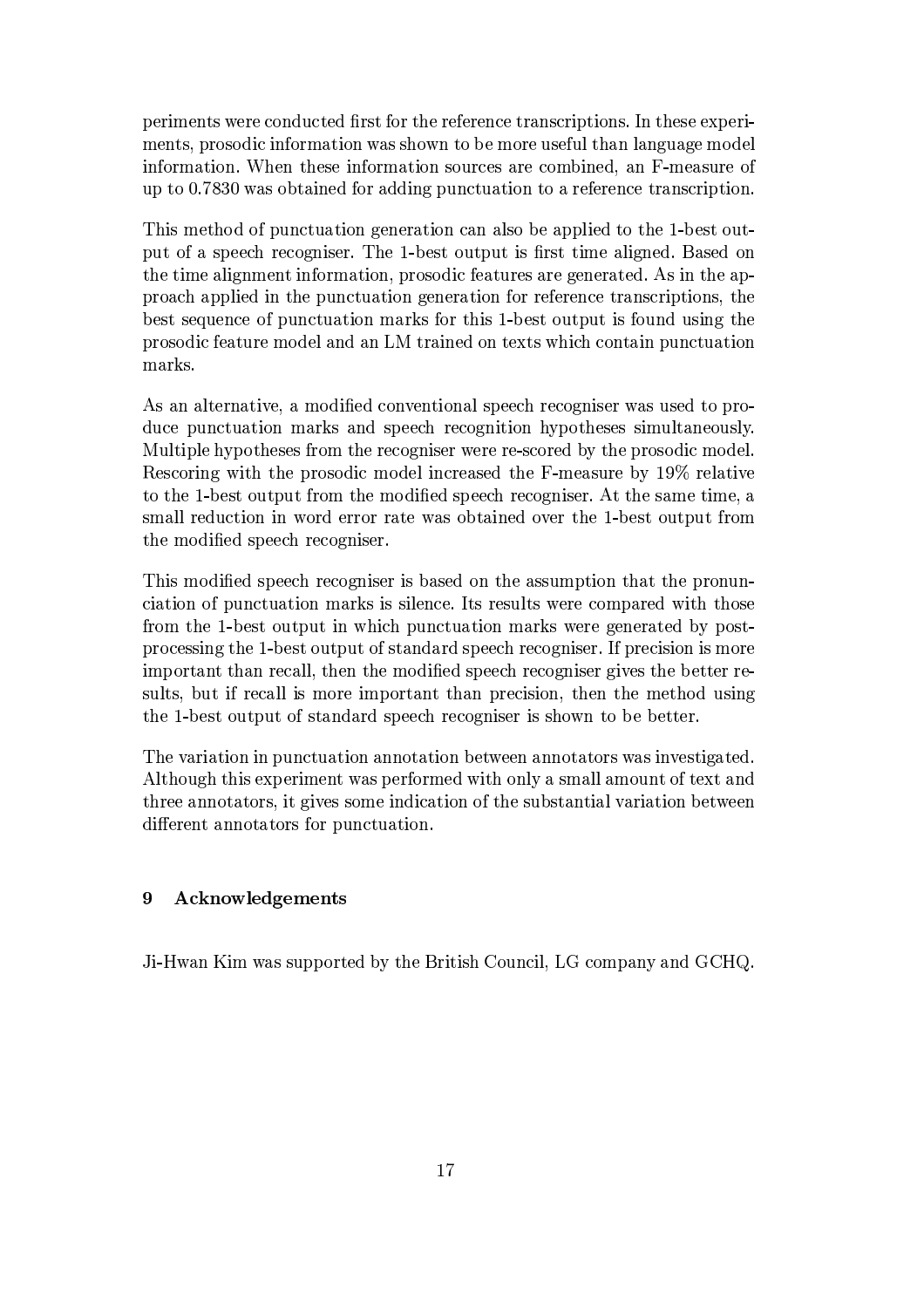## Footnote

<sup>1</sup> Similar to the assumption in (Shriberg et al., 1998; Taylor et al., 1998), where it is assumed that prosodic features are independent of the words once conditioned on the dialogue act, we introduced an assumption that R depends only on Y. The assumption in (Shriberg et al., 1998) is a simplification to make the computation tractable. Clearly, the independence assumption in our paper is violated for the energy. However, for practical reasons, we introduce this independence assumption.

<sup>2</sup> A similar assumption was introduced in (Shriberg et al., 1998) as the probability of a prosodic feature sequence is the same for all dialogue act types. In addition, the probability of an acoustic observation sequence is assumed to be independent of the word sequence in speech recognition. It is true that  $P(R)$ is not uniformly distributed, but this assumption is introduced to make the computation tractable.

<sup>3</sup> The actual amount of transcribed acoustic data is 71 hours.

<sup>4</sup> The 1992-1996 data was provided by the LDC (http://www.ldc.upenn.edu) and the 1997 data was provided by the Primary Source Media.

<sup>5</sup> Note that the same form of language model is used whether or not the training data contains punctuation marks.

 $6$  This difference in WER is not statistically significant.

<sup>7</sup> These are the models for silence in the HTK BN system.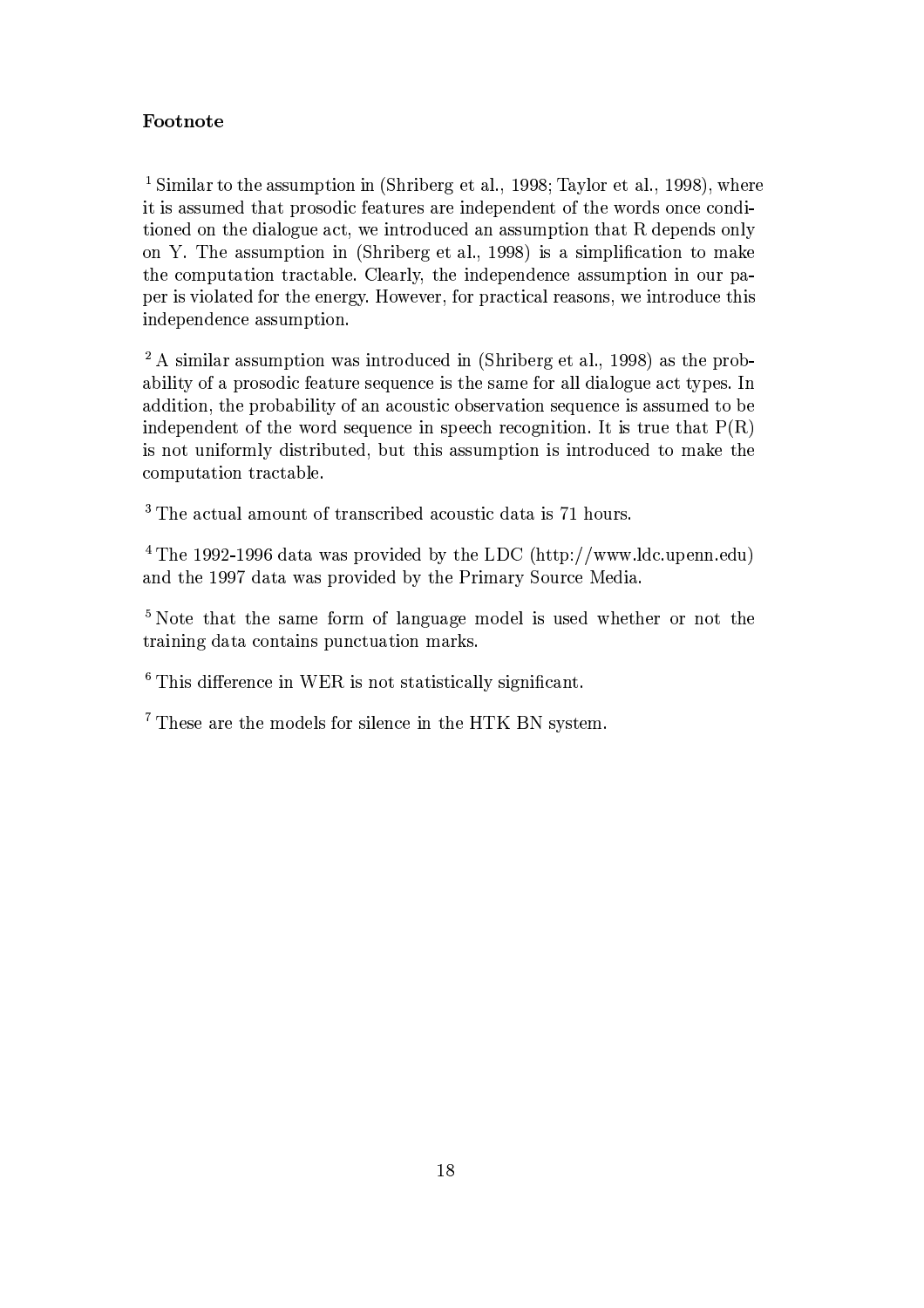

Fig. 1. Viterbi search process for the generation of punctuation for an example reference transcription. The bold line depicts the best hypothesis. Punctuation marks at the bottom are generated according to this best hypothesis.



Fig. 2. Overall procedure for punctuation generation from reference transcriptions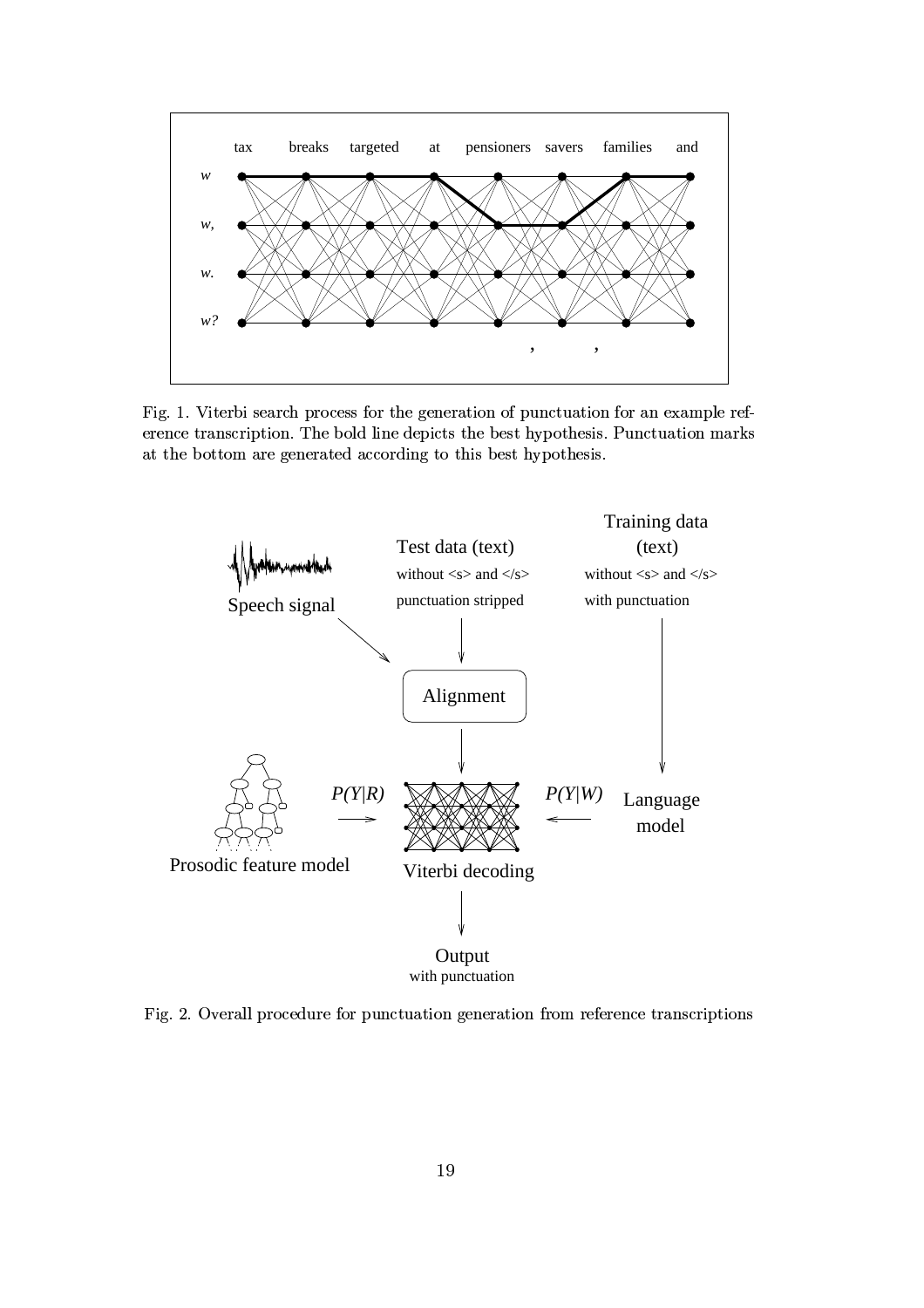

with punctuation

Fig. 3. Overall procedure for punctuation generation combined with speech recognition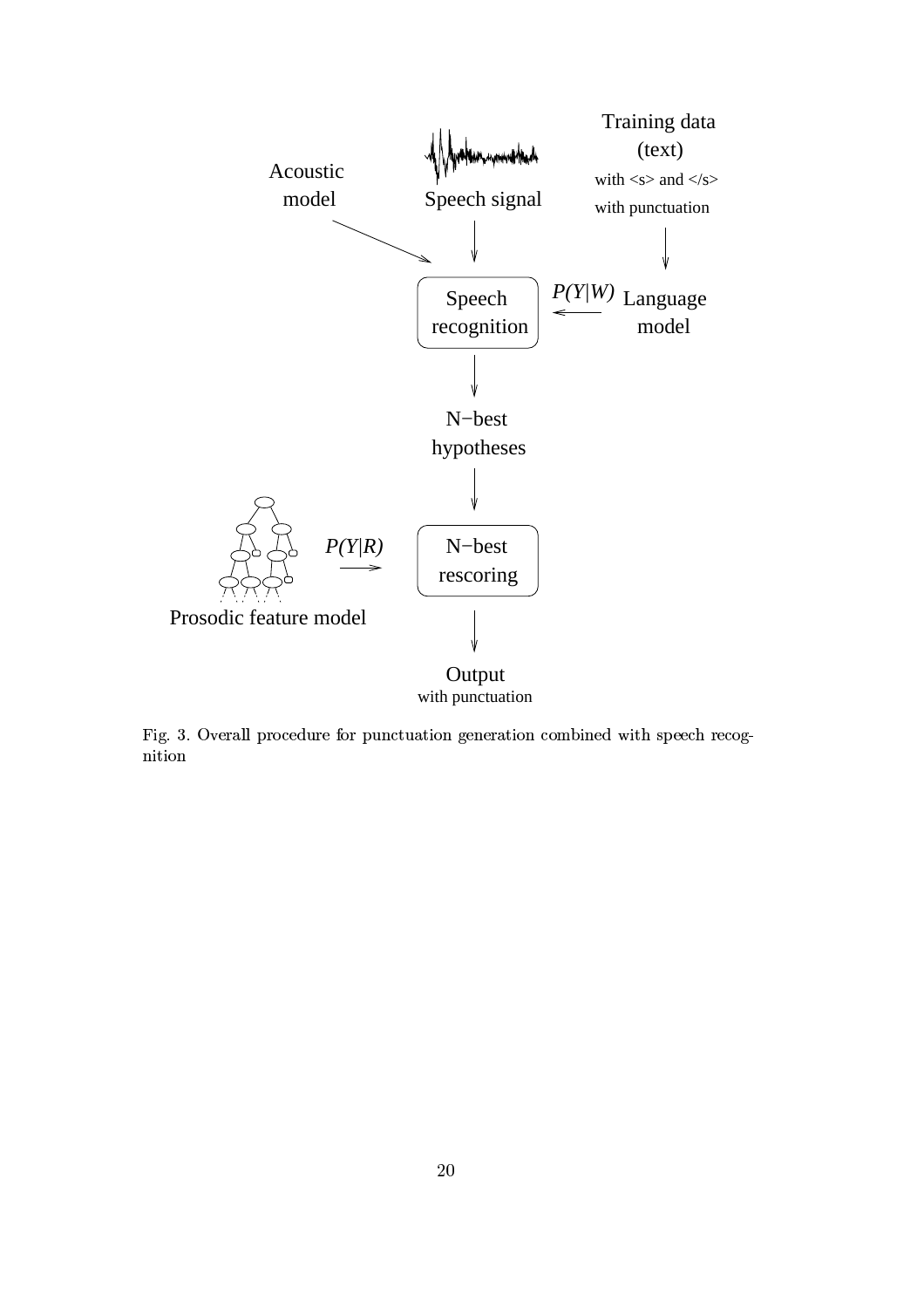

Fig. 4. Automatic punctuation generation results of LM+CART with different scale  $\operatorname{factors}$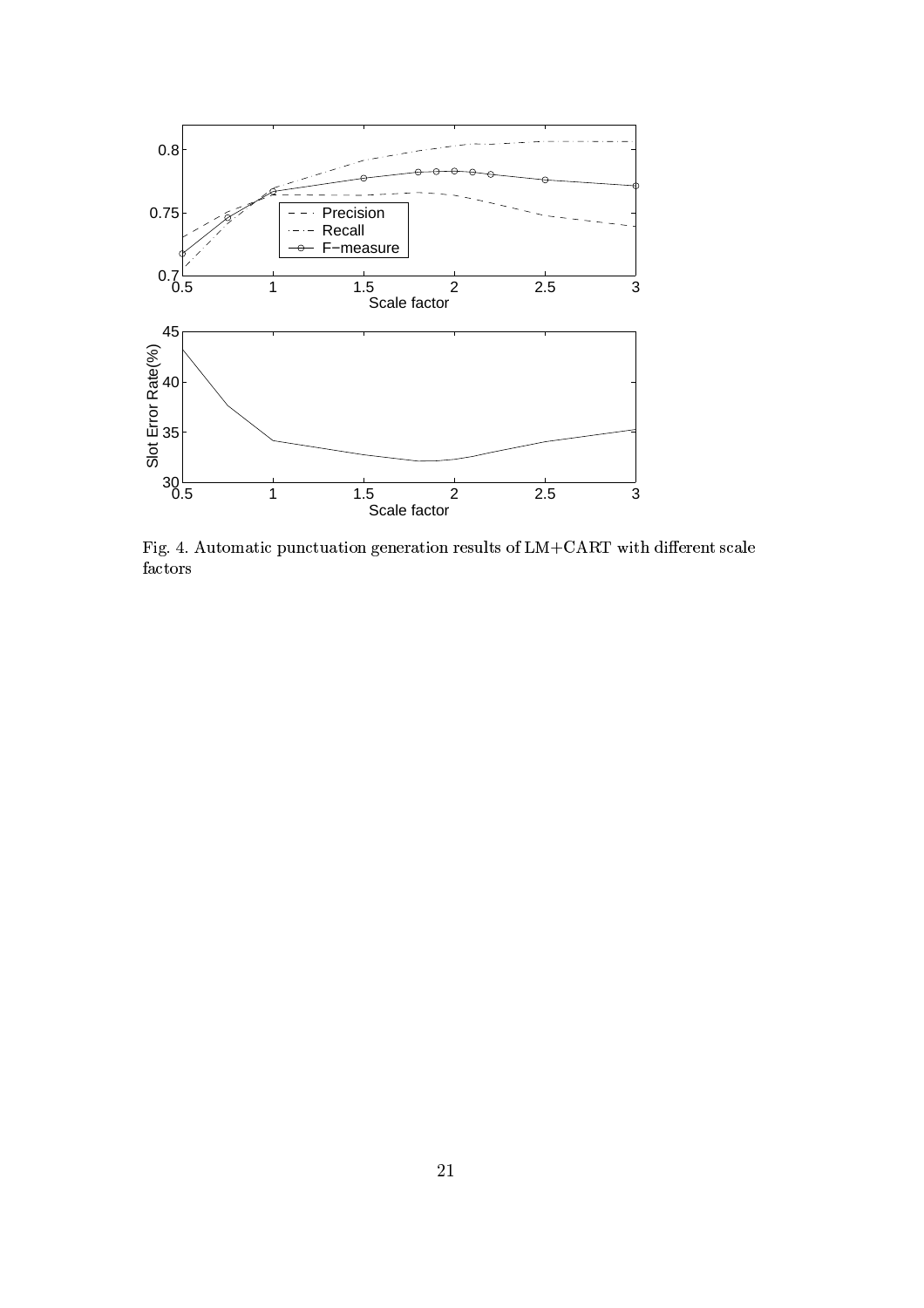

Fig. 5. WER and WER' of ASR+LMPunc\_H100 with different scale factors (ASR+LMPunc\_H100: Final hypothesis from re-scored 100 hypotheses; WER: Word Error Rate; WER': WER after punctuation is removed from a reference and a hypothesis)



Fig. 6. F-measure and SER of ASR+LMPunc\_H100 with different scale factors (ASR+LMPunc\_H100: Final hypothesis from re-scored 100 hypotheses; SER: Slot Error Rate)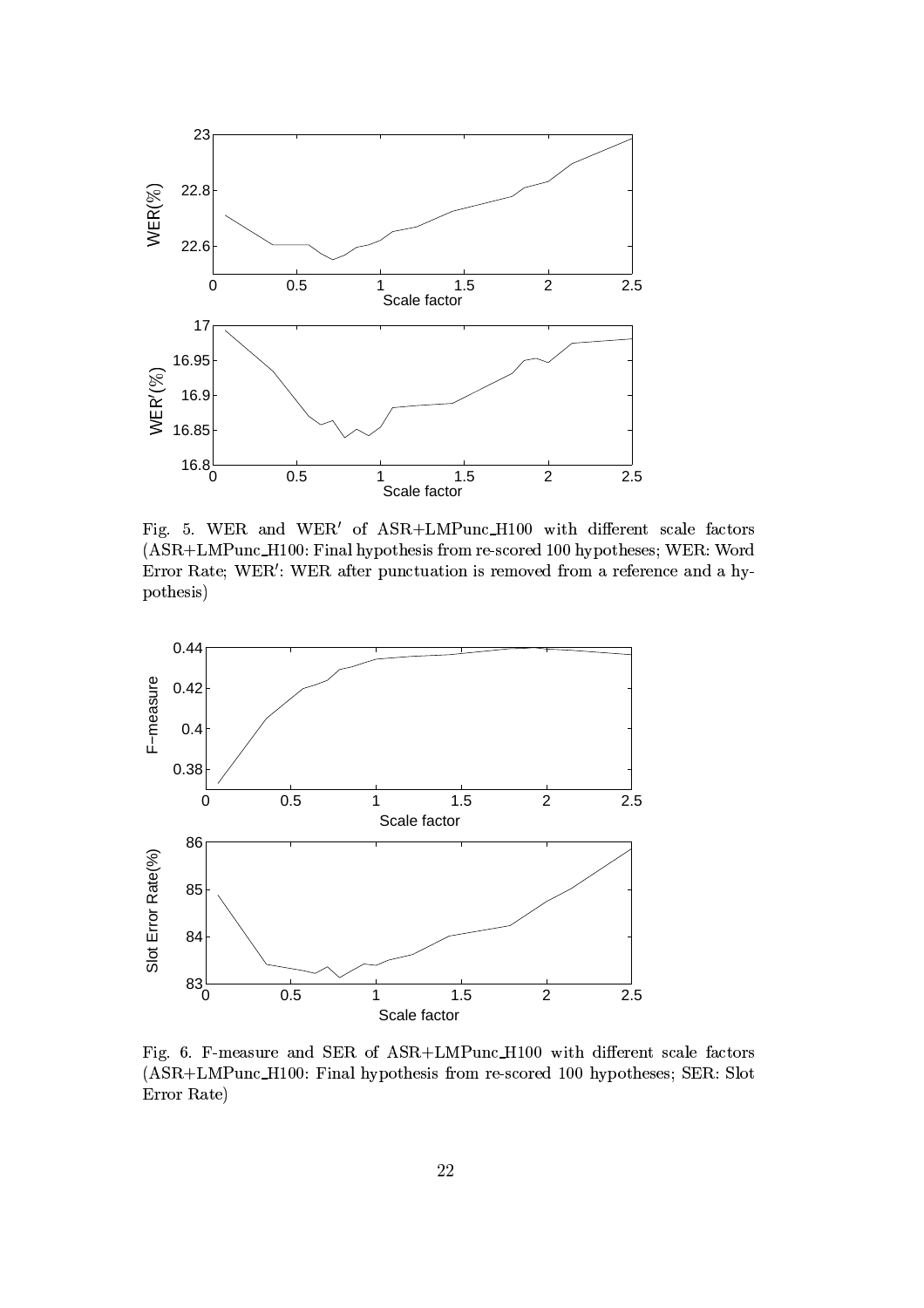

Fig. 7. Precision and recall of ASR+LMPunc\_H100 with different scale factors (ASR+LMPunc\_H100: Final hypothesis from re-scored 100 hypotheses)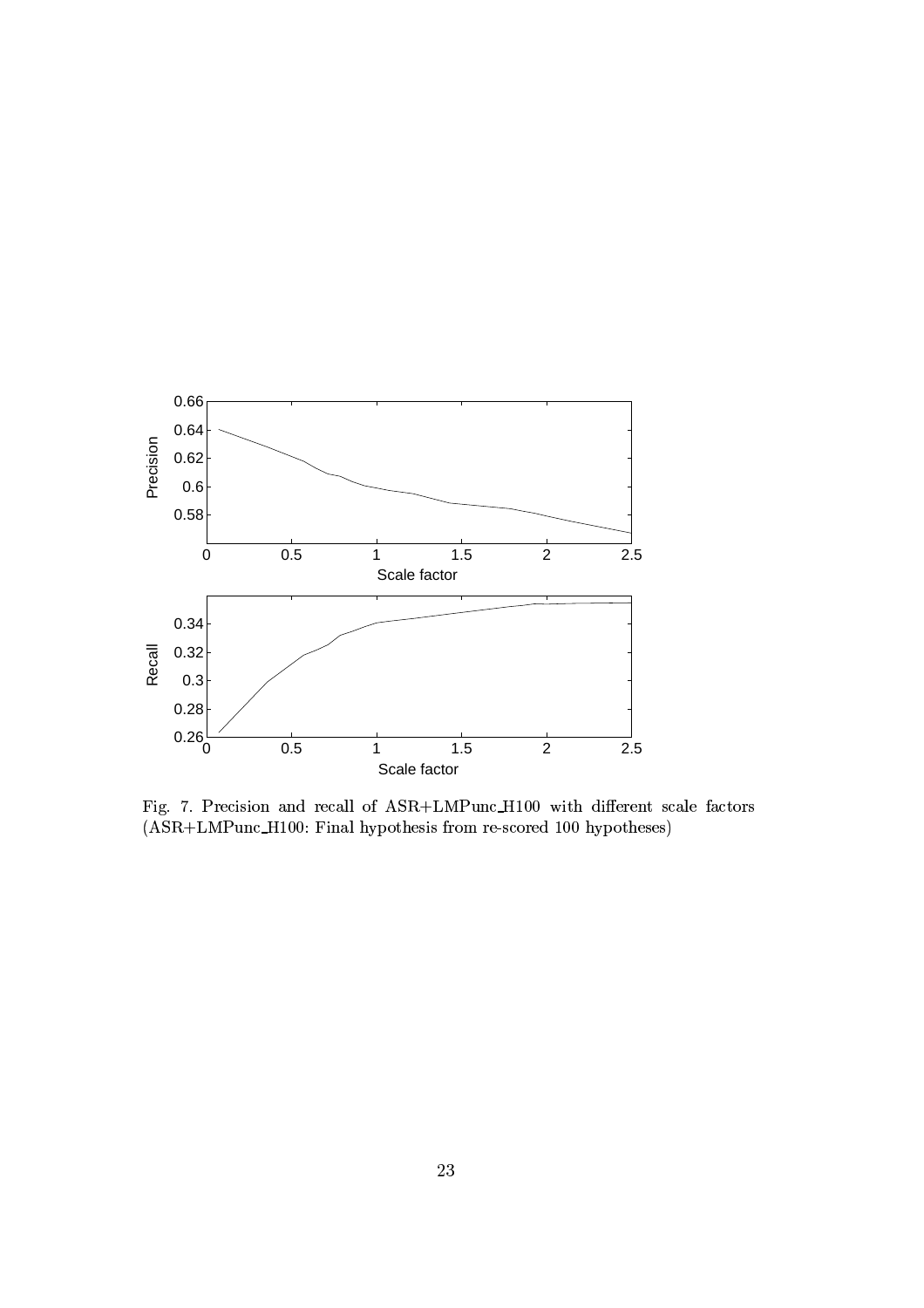| Name             | Description                    | #Words | Purpose                     | Acoustic data |
|------------------|--------------------------------|--------|-----------------------------|---------------|
| $BNtext92_97$    | 1992_97 BN texts               | 184M   | Training data Not available |               |
| BNAcoustic98     | 100 hrs of Hub-4 data $(1998)$ | 774K   | Training data Available     |               |
| TestBNAcoustic98 | 1998 benchmark test data       | 32K    | Test data                   | Available     |

Table 1

Description of broadcast news training and test data

| Name                                                | Description                       | Feature appearance | Feature usage |
|-----------------------------------------------------|-----------------------------------|--------------------|---------------|
| Pau Len                                             | Pause length at the end of a word | 672                | 0.5799        |
| Dur_fr_Pau                                          | Duration from the previous pause  | 539                | 0.0230        |
| $Avg_F0_L$                                          | Mean of good F0s in left window   | 342                | 0.0246        |
| $Avg_F0_R$                                          | Mean of good F0s in right window  | 230                | 0.0363        |
| $Avg_F0_Ratio$                                      | $Avg_F0_R/Avg_F0_L$               | 261                | 0.0461        |
| $\mathrm{Cnt}\text{-}\mathrm{F0}\text{-}\mathrm{L}$ | No. of good F0s in left window    | 204                | 0.0429        |
| $\mathrm{Cnt}$ $\mathrm{F0}$ $\mathrm{R}$           | No. of good F0s in right window   | 230                | 0.0176        |
| $Eng\_L$                                            | RMS energy in left window         | 203                | 0.0038        |
| $Eng_R$                                             | RMS energy in right window        | 160                | 0.0252        |
| Eng_Ratio                                           | $Eng_R/Eng_L$                     | 239                | 0.2006        |

Table 2

Description of each prosodic feature and its contribution for the CART trained by BNAcoustic98 and tested by TestBNAcoustic98 (Feature usage: proportion of the number of times a feature is queried. Feature appearance: the number of times a feature is used as a classifying feature. Window length = 0.2 sec, 50Hz  $\leq$  good F0  $\leq 400$ Hz)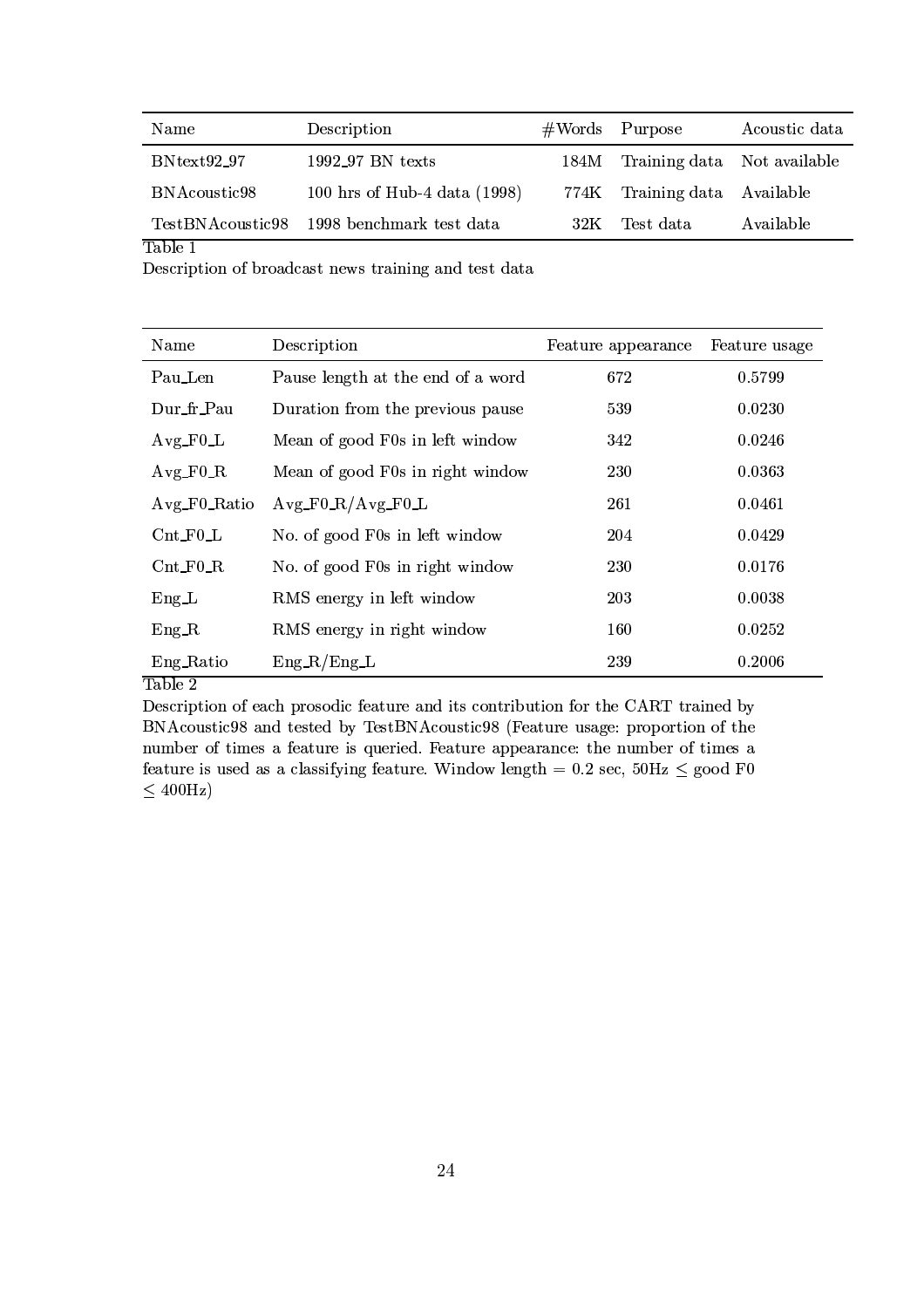| System                 | Precision |              | Recall F-measure $SER(\%)$ |       |
|------------------------|-----------|--------------|----------------------------|-------|
| LMOnly                 | 0.5966    | 0.5488       | 0.5717                     | 72.25 |
| CARTOnly               | 0.5383    | 0.7417       | 0.6238                     | 71.71 |
| LM+CART $(\alpha=2.0)$ | 0.7638    | $\,0.8031\,$ | 0.7830                     | 32.30 |

Table 3

Automatic punctuation generation results for reference transcripts (LMOnly: language model only; CARTOnly: prosodic feature model only; LM+CART: combination of LMOnly and CARTOnly;  $\alpha$  = scale factor to the prosodic feature model; SER: Slot Error Rate)

| System                                                            |  |  | WER WER' Precision Recall F-measure SER |       |
|-------------------------------------------------------------------|--|--|-----------------------------------------|-------|
| LM+CART_ASR1Best $(\alpha=2.10)$ 23.08 16.71 0.5329 0.4304 0.4762 |  |  |                                         | 88.32 |

## Table 4

Automatic punctuation generation results of LM+CART\_ASR1Best (WER: Word Error Rate (%); WER': WER after punctuation is removed from a reference and a hypothesis; SER: Slot Error Rate (%))

| Remarks                                  | WER.  |
|------------------------------------------|-------|
| Punctuation excluded                     | 16.71 |
| Punctuation included                     | 22.73 |
| Punctuation marks are generated and then | 17.04 |
| removed from reference and hypothesis    |       |

Table 5

Speech recognition results of the HTK 10xRT BN system under 3 different conditions (WER = Word Error Rate  $(\%)$ )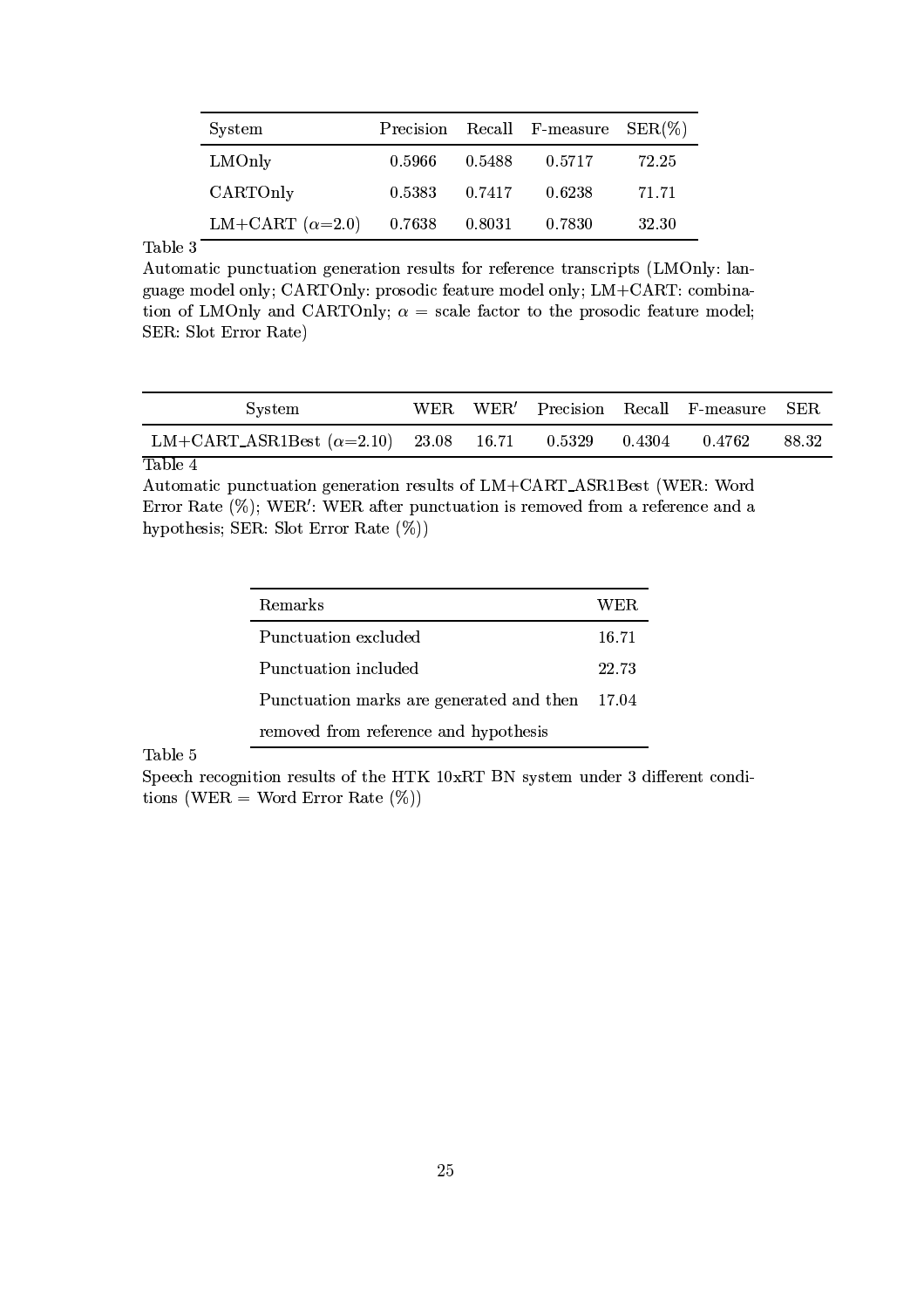| System                                                    |       |       |        |        | WER WER' Precision Recall F-measure SER |       |
|-----------------------------------------------------------|-------|-------|--------|--------|-----------------------------------------|-------|
| $ASR+LMP$ unc                                             | 22.73 | 17.04 | 0.6425 | 0.2585 | 0.3687                                  | 85.02 |
| $ASR+LMPunc.H100 (\alpha=0.79)$ 22.57 16.84 0.6072 0.3319 |       |       |        |        | 0.4292                                  | 83.13 |
| ASR+LMPunc_H100 $(\alpha=1.93)$ 22.82 16.95 0.5811 0.3541 |       |       |        |        | 0.4400                                  | 84.57 |

Table 6

Results of automatic punctuation generation with speech recognition (ASR+LMPunc: Baseline system. No re-scoring; ASR+LMPunc\_H100: Final hypothesis from re-scored 100 hypotheses; WER: Word Error Rate (%); WER': WER after removing punctuation from a reference and a hypothesis; SER: Slot Error Rate  $(\%)$ 

| Punctuation mark | Number of silences $(\%)$ |
|------------------|---------------------------|
| NP               | 4352/28218 (15.42)        |
| ٠                | 948/1565 (60.58)          |
| $\bullet$        | 1590/1794 (88.63)         |
|                  | $45/49$ (91.84)           |

Table 7

Number of times silence is present for each punctuation mark type (NP: No-Punctuation)

| Condition   | Description                                    |
|-------------|------------------------------------------------|
| Text source | First 1000 words in TestBNAcoustic98           |
|             | Writing style Single case. No punctuation mark |
| Annotator   | Three native British English speakers          |

Table 8

Experimental conditions for investigating the variation in punctuation mark annotation between different annotators. The annotators work on the de-capitalised written text only. They do not listen to the spoken text.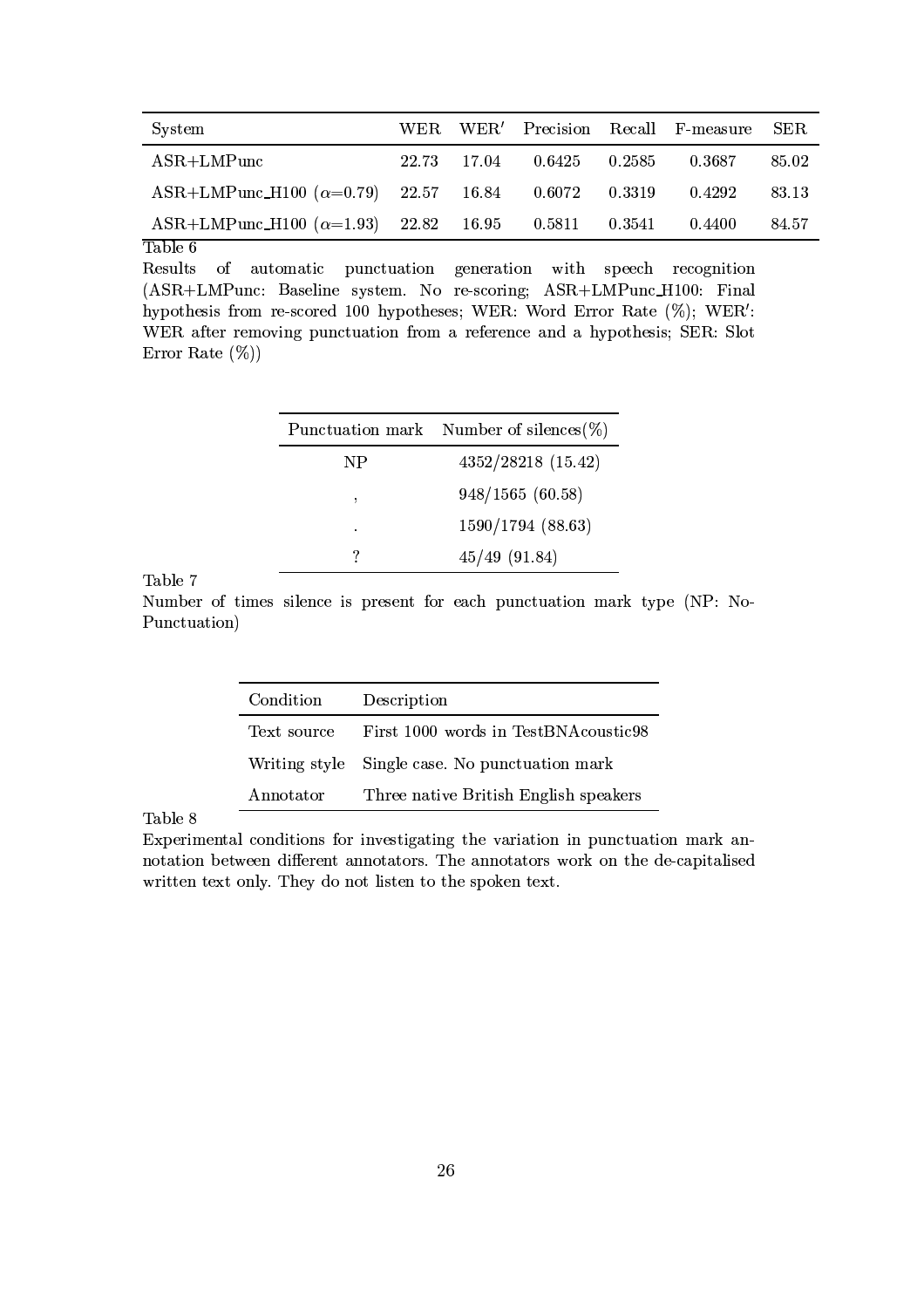Annotator 1: china, another market with big potential, is also having second thoughts about culinary competition. with american fast food joints, china's domestic food industry recently concluded that in order to become a great world power, a nation needs to conquer the globe with its own fast food.

Annotator 2: china, another market with big potential, is also having second thoughts about culinary competition with american fast food joints. china's domestic food industry recently concluded that, in order to become a great world power, a nation needs to conquer the globe with its own fast food.

## Table 9

Example of the variations in punctuation marks between annotators. The same sequence of de-capitalised words was given to each annotator.

| Source of hypothesis text Precision Recall F-measure $SER(\%)$ |        |        |        |       |
|----------------------------------------------------------------|--------|--------|--------|-------|
| Annotator 1                                                    | 0.7558 | 0.6701 | 0.7104 | 49.48 |
| Annotator 2                                                    | 0.7158 | 0.7010 | 0.7083 | 47.42 |
| Annotator 3                                                    | 0.7448 | 0.7371 | 0.7409 | 44.85 |

Table  $\overline{10}$ 

The difference of putting punctuation marks between the provided reference transcription and each annotator's transcription. The provided transcription is regarded as the reference and each annotator's transcription as the hypothesis. (SER: Slot Error Rate)

| Source of text |                         |                                         |        | Results of variations |       |  |
|----------------|-------------------------|-----------------------------------------|--------|-----------------------|-------|--|
| Reference      | Hypothesis              | Precision Recall F-measure<br>$SER(\%)$ |        |                       |       |  |
|                | Annotator 1 Annotator 2 | 0.6421                                  | 0.7093 | 0.6740                | 60.47 |  |
|                | Annotator 1 Annotator 3 | 0.7188                                  | 0.8023 | 0.7582                | 44.19 |  |
| . .            | Annotator 2 Annotator 3 | 0.6979                                  | 0.7053 | 0.7016                | 49.47 |  |

Table 11

Variations in punctuation between annotators. Results of variations are measured regarding an annotator's text as the reference and another annotator's text as the hypothesis. (SER: Slot Error Rate)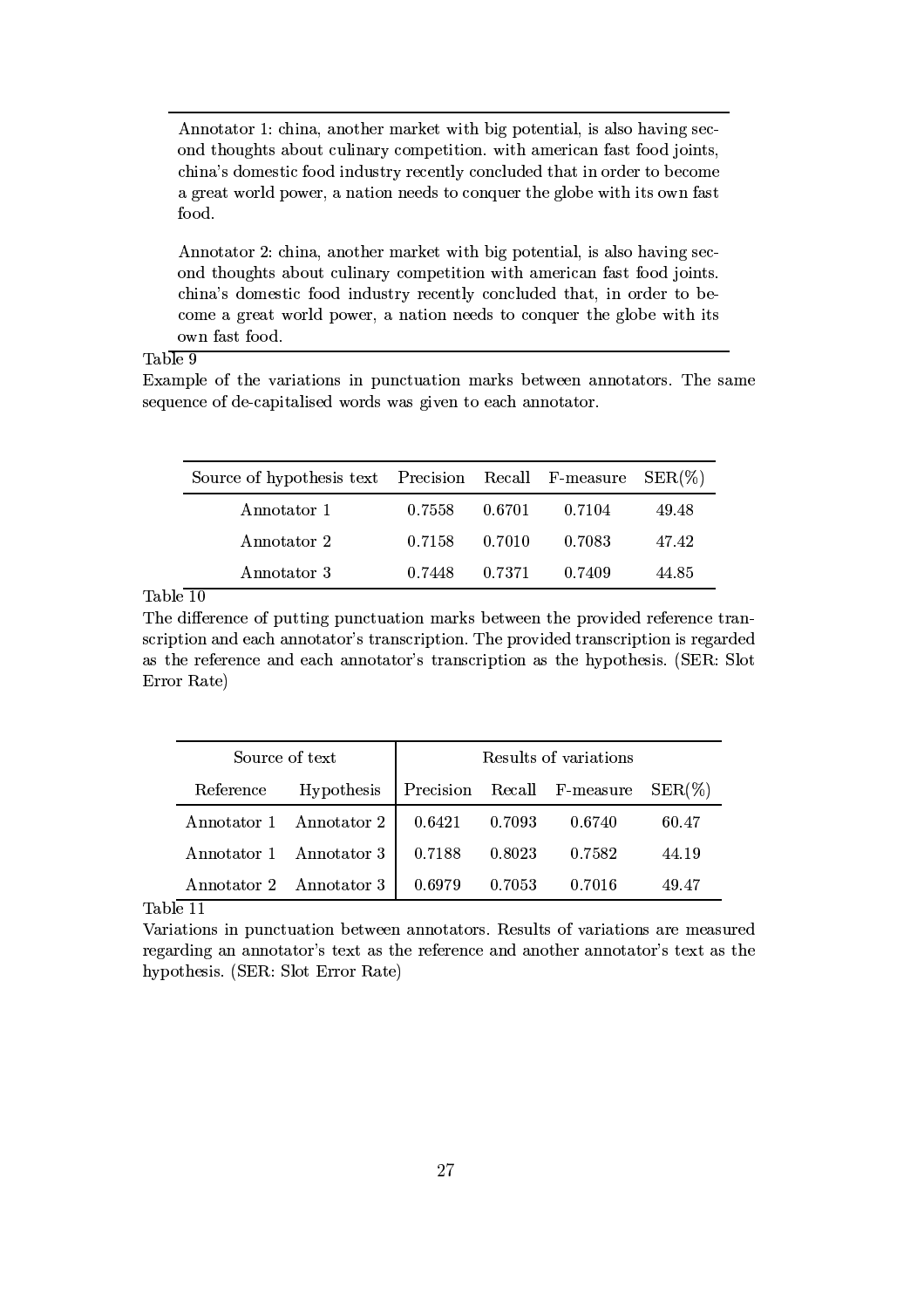## References

- [NIST, 1998] NIST, 1998. NIST Hub-4 Information Extraction (Named Entity) Broadcast News Benchmark Test Evaluation. Available at ftp://jaguar.ncsl.nist.gov/csr98/h4iene\_98\_official\_scores\_990107/index.htm.
- [University of Chicago, 1993] University of Chicago, 1993. The Chicago Manual of Style, 14th Edition. The University of Chicago Press.
- [Abney, 1995] Abney, S., 1995. Chunks and Dependencies: Bringing Processing Evidence to Bear on Syntax. Computational Linguistics and the Foundations of Linguistic Theory. pp. 145–164.
- [Beeferman et al., 1998] Beeferman, D., Berger, A., and Lafferty, J., 1998. Cyberpunc: A Lightweight Punctuation Annotation System for Speech. Proc. ICASSP. Seattle, pp. 689-692.
- [Breiman et al., 1983] Breiman, L., Friedman,  $J_{\cdot\cdot}$ Olshen,  $R_{\cdot \cdot}$ and Stone, C., 1983. Classification and Regression Trees. Wadsworth and Brooks.
- [Chen, 1999] Chen, C., 1999. Speech Recognition with Automatic Punctuation. Proc. Eurospeech. Budapest, pp. 447-450.
- [Fach, 1999] Fach, M., 1999. A Comparison Between Syntactic and Prosodic Phrasing. Proc. Eurospeech. Budapest, pp. 527–530.
- [Gotoh & Renals, 2000] Gotoh, Y. and Renals, S., 2000. Sentence Boundary Detection in Broadcast Speech Transcripts. Proc. ISCA ITRW ASR. Paris, pp. 228–235.
- [Grishman & Sundheim, 1995] Grishman, R. and Sundheim, B., 1995. Design of the MUC-6 Evaluation. Proceedings of the 6th Message Understanding Conference.  $pp. 1-11$ .
- [Hakkani-Tur et al., 1999] Hakkani-Tur, D., Tur, G., Stolcke, A., and Shriberg, E., 1999. Combining Words and Prosody for Information Extraction from Speech. Proc. Eurospeech. Budapest, pp. 1991–1994.
- [Leggetter & Woodland, 1995] Leggetter, C. and Woodland, P., 1995. Maximum Likelihood Linear Regression for Speaker Adaptation of Continuous Density Hidden Markov Models. Computer Speech and Language. 9, 171-185.
- [Makhoul et al., 1999] Makhoul, J., Kubala, F., Schwartz,  $R_{\cdot\cdot}$ and Weischedel, R., 1999. Performance Measures for Information Extraction. Proceedings of the DARPA Broadcast News Workshop. Dulles, Virginia, pp. 249–252.
- [Niesler et al., 1998] Niesler, T., Whittaker, E., and Woodland, P., 1998. Comparison of Part-Of-Speech and Automatically Derived Category-Based Language Models for Speech Recognition. Proc. ICASSP. Seattle, pp.  $177 - 180.$
- [Odell et al., 1999] Odell, J., Woodland, P., and Hain, T., 1999. The CUHTK-Entropic 10xRT Broadcast News Transcription System. Proceedings of the DARPA Broadcast News Workshop. Dulles, Virginia, pp. 271–275.

[Pallett et al., 1999] Pallett, D., Fiscus, J., Garofolo, J., Martin, A., and Przy-